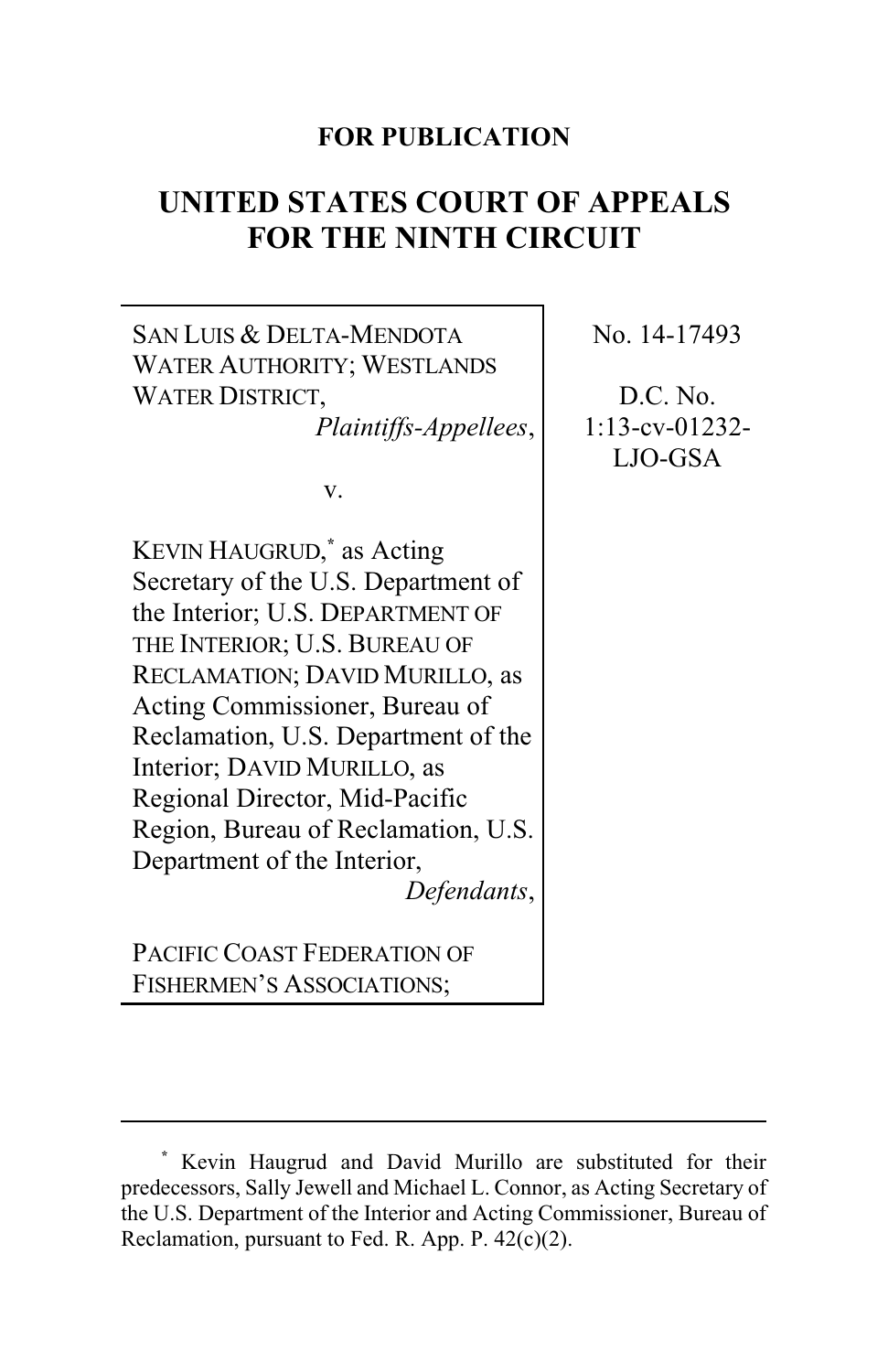INSTITUTE FOR FISHERIES RESOURCES; YUROK TRIBE, *Intervenor-Defendants*,

and

HOOPA VALLEY TRIBE, *Intervenor-Defendant-Appellant.*

SAN LUIS & DELTA-MENDOTA WATER AUTHORITY; WESTLANDS WATER DISTRICT,

*Plaintiffs-Appellees*,

v.

KEVIN HAUGRUD, as Acting Secretary of the U.S. Department of the Interior; U.S. DEPARTMENT OF THE INTERIOR; U.S. BUREAU OF RECLAMATION; DAVID MURILLO, as Acting Commissioner, Bureau of Reclamation, U.S. Department of the Interior; DAVID MURILLO, as Regional Director, Mid-Pacific Region, Bureau of Reclamation, U.S. Department of the Interior, *Defendants-Appellants*,

and

No. 14-17506

D.C. No. 1:13-cv-01232- LJO-GSA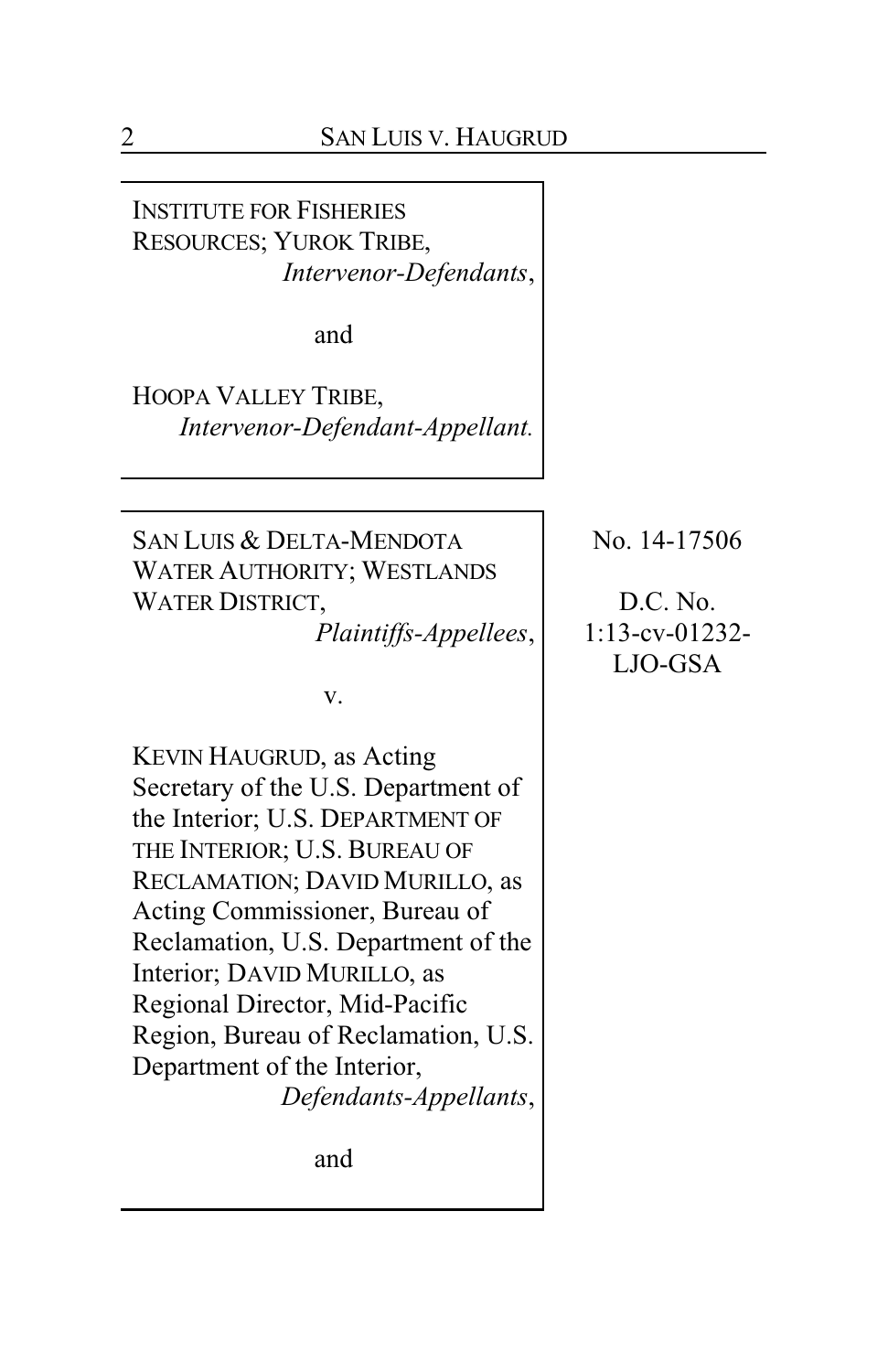HOOPA VALLEY TRIBE; PACIFIC COAST FEDERATION OF FISHERMEN'S ASSOCIATIONS; INSTITUTE FOR FISHERIES RESOURCES; YUROK TRIBE,

*Intervenor-Defendants.*

SAN LUIS & DELTA-MENDOTA WATER AUTHORITY; WESTLANDS WATER DISTRICT,

*Plaintiffs-Appellees*,

v.

KEVIN HAUGRUD, as Acting Secretary of the U.S. Department of the Interior; U.S. DEPARTMENT OF THE INTERIOR; U.S. BUREAU OF RECLAMATION; DAVID MURILLO, as Acting Commissioner, Bureau of Reclamation, U.S. Department of the Interior; DAVID MURILLO, as Regional Director, Mid-Pacific Region, Bureau of Reclamation, U.S. Department of the Interior, *Defendants*,

HOOPA VALLEY TRIBE; PACIFIC COAST FEDERATION OF FISHERMEN'S ASSOCIATIONS; INSTITUTE FOR FISHERIES RESOURCES, *Intervenor-Defendants*,

No. 14-17515

D.C. No. 1:13-cv-01232- LJO-GSA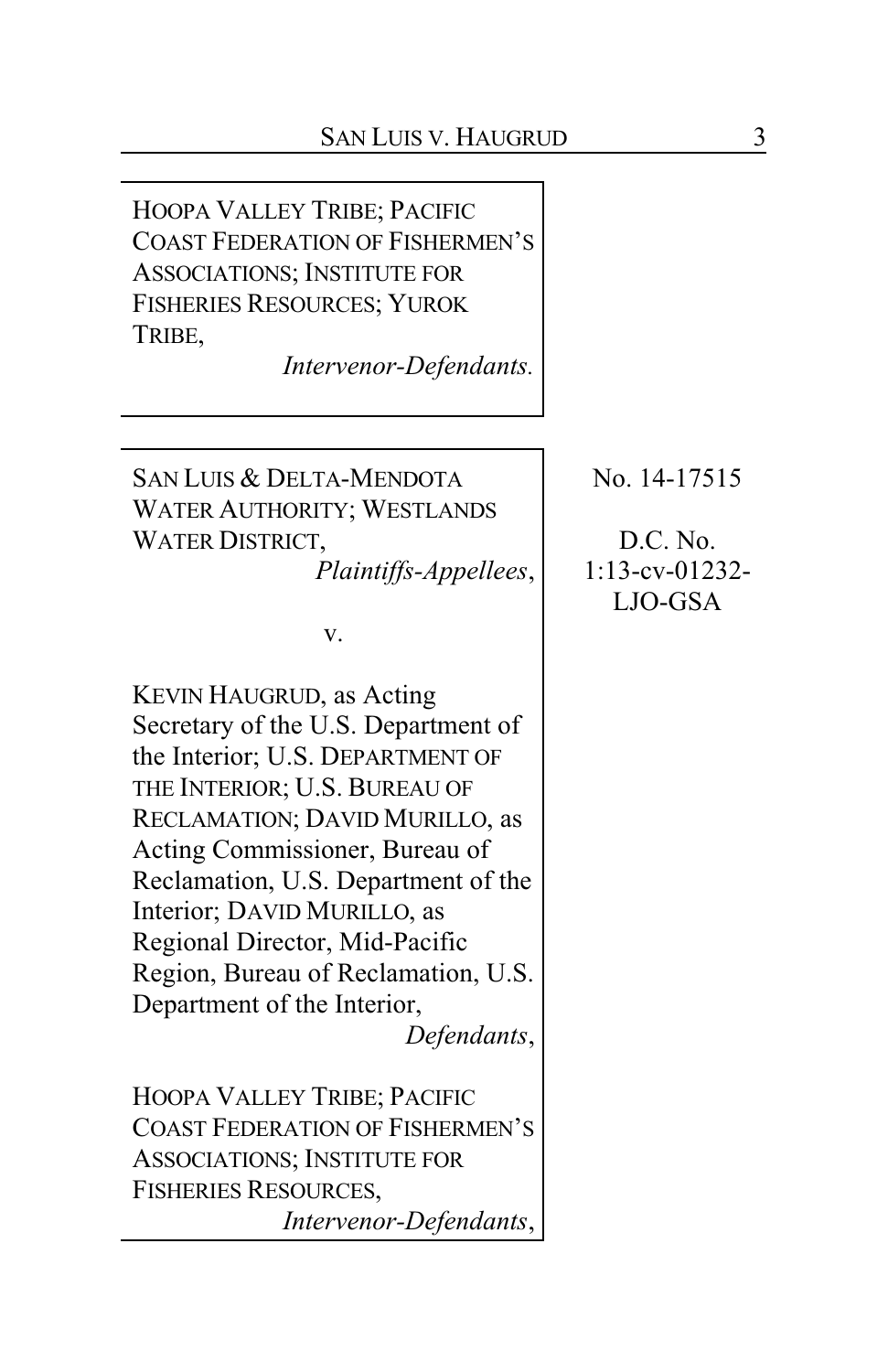and

YUROK TRIBE, *Intervenor-Defendant-Appellant.*

SAN LUIS & DELTA-MENDOTA WATER AUTHORITY; WESTLANDS WATER DISTRICT, *Plaintiffs-Appellants*,

v.

KEVIN HAUGRUD, as Acting Secretary of the U.S. Department of the Interior; U.S. DEPARTMENT OF THE INTERIOR; U.S. BUREAU OF RECLAMATION; DAVID MURILLO, as Acting Commissioner, Bureau of Reclamation, U.S. Department of the Interior; DAVID MURILLO, as Regional Director, Mid-Pacific Region, Bureau of Reclamation, U.S. Department of the Interior, *Defendants-Appellees*,

HOOPA VALLEY TRIBE; YUROK TRIBE; PACIFIC COAST FEDERATION OF FISHERMEN'S ASSOCIATIONS; INSTITUTE FOR FISHERIES RESOURCES,

*Intervenor-Defendants-Appellees*.

No. 14-17539

D.C. No.  $1:13$ -cv-01232-LJO-GSA

# OPINION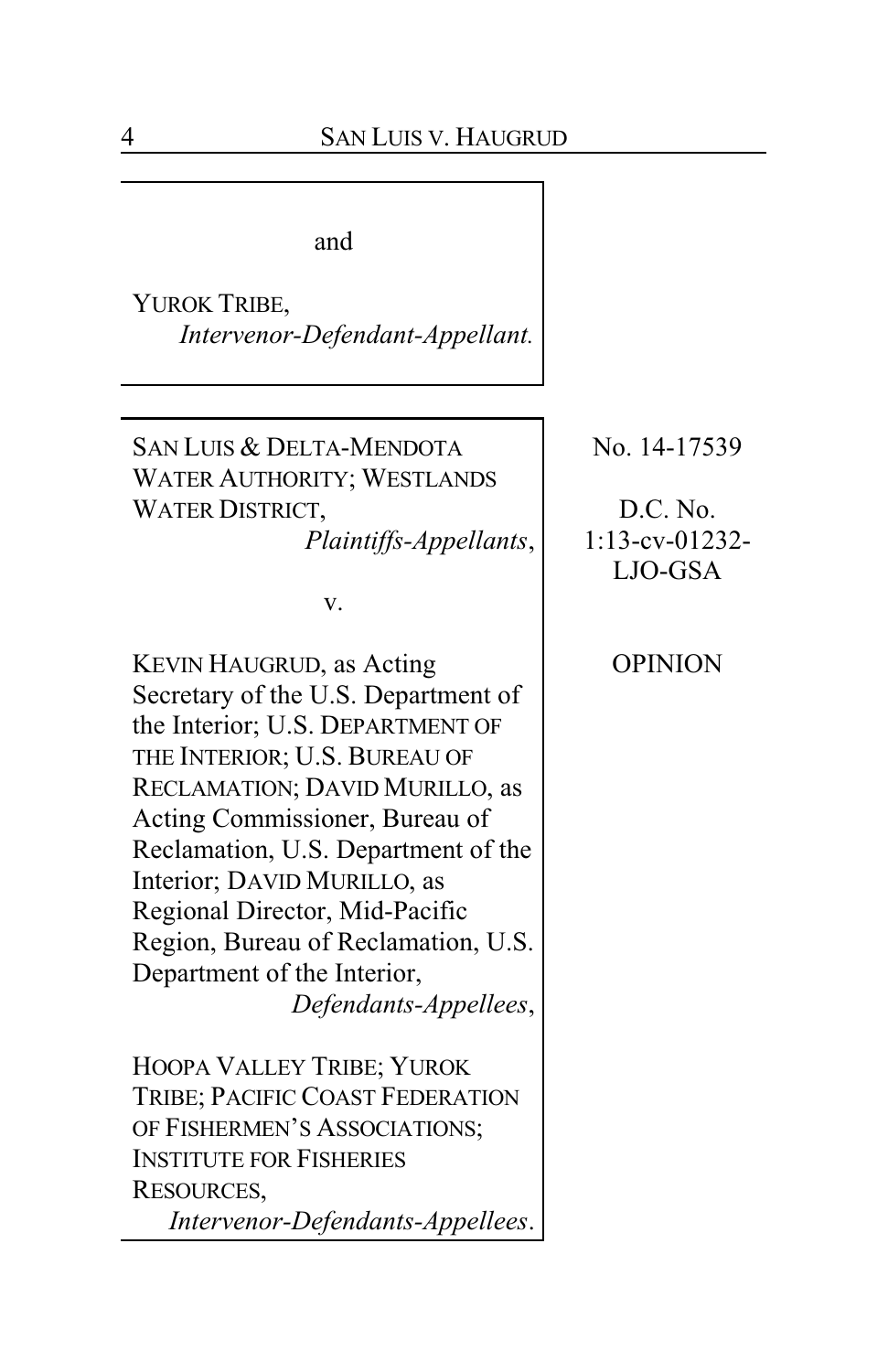Appeal from the United States District Court for the Eastern District of California Lawrence J. O'Neill, Chief Judge, Presiding

Argued and Submitted December 12, 2016 San Francisco, California

Filed February 21, 2017

Before: Alex Kozinski and N. Randy Smith, Circuit Judges, and Sharon L. Gleason,**\*\*** District Judge.

Opinion by Judge N.R. Smith

### **SUMMARY\*\*\***

### **Environmental Law / Water Rights**

The panel affirmed in part and reversed in part the district court's judgment, and held that the Bureau of Reclamation had the authority to implement the 2013 release of Trinity River water from the Lewiston Dam, above and beyond the amount designated in the applicable water release schedule.

Reversing the district court, the panel held that the Act of August 12, 1955, gave the Bureau the authority to implement

**<sup>\*\*</sup>** The Honorable Sharon L. Gleason, United States District Judge for the District of Alaska, sitting by designation.

**<sup>\*\*\*</sup>** This summary constitutes no part of the opinion of the court. It has been prepared by court staff for the convenience of the reader.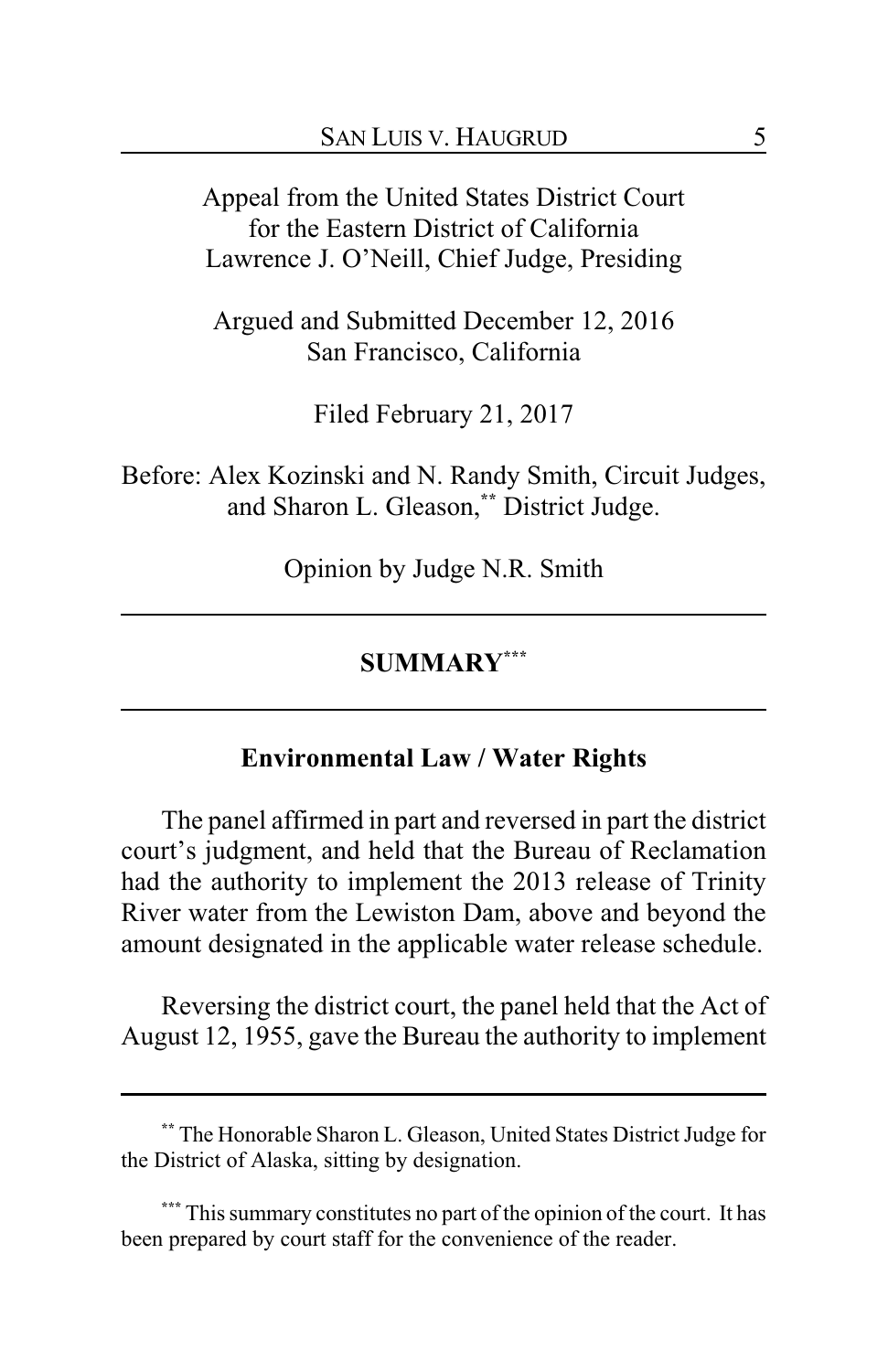the 2013 flow augmentation release to protect fish in the lower Klamath River. Affirming the district court, the panel also held that the 2013 flow augmentation release did not violate Central Valley Project Improvement Act ("CVPIA") section 3406(b)(23), which called for a permanent water release that would serve only the Trinity River basin. The panel further held that the 2013 flow augmentation release did not violate California water law and, in turn, did not violate the Reclamation Act of 1902 or CVPIA section 3411(a), both of which require the Bureau to comply with state water permitting requirements.

The panel did not reach the merits of an Endangered Species Act claim because the plaintiff water contractors did not have standing to pursue that claim. The panel held that the water contractors lacked standing because they did not demonstrate that the Bureau's alleged failure to conduct a Section 7 consultation for Endangered Species Act-listed fish species would threaten their economic interests.

### **COUNSEL**

Daniel J. O'Hanlon (argued), Rebecca R. Akroyd, and Elizabeth L. Leeper, Kronick Moskovitz Tiedemann & Girard, Sacramento, California; Steven O. Sims and Dulcinea Z. Hanuschak, Brownstein Hyatt Farber Schreck LLP, Denver, Colorado; for Plaintiffs-Appellees/Cross-Appellants San Luis & Delta-Mendota Water Authority and Westlands Water District.

Ellen J. Durkee (argued), Bradley H. Oliphant, and Anna K. Stimmel, Attorneys; John C. Cruden, Assistant Attorney General; Environment and Natural Resources Division,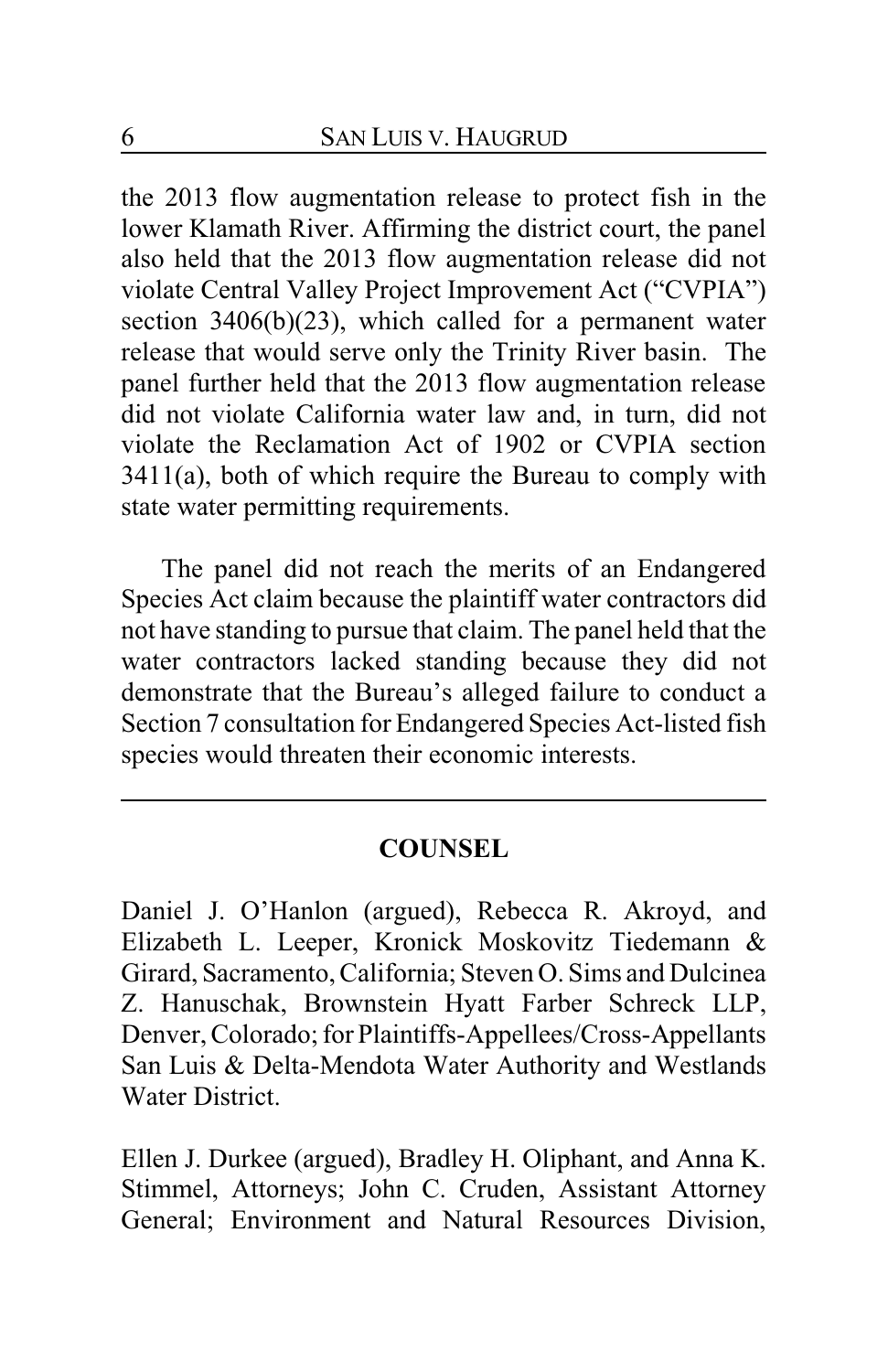United States Department of Justice, Washington, D.C.; Stephen Palmer, Office of the Regional Solicitor, Department of the Interior, Sacramento, California; Carter Brown, Office of the Solicitor, Department of the Interior, Washington, D.C.; for Defendants-Appellants/Cross-Appellees Kevin Haugrud, U.S. Department of the Interior, U.S. Bureau of Reclamation, and David Murillo.

Thomas P. Schlosser (argued) and Thane D. Somerville, Morisset Schlosser Jozwiak & Somerville APC, Seattle, Washington, for Intervenor-Defendant-Appellant/Cross-Appellee Hoopa Valley Tribe.

Amy Cordalis and Nathan Voegeli, General Counsel, Yurok Tribe, Klamath,California; Daniel I.S.J. Rey-Bear, Nordhaus Law Firm LLP, Spokane, Washington; for Intervenor-Defendant-Appellant/Cross-Appellee Yurok Tribe.

### **OPINION**

N.R. SMITH, Circuit Judge:

In late summer 2013, the Bureau of Reclamation ("BOR") released Trinity River water from the Lewiston Dam, above and beyond the amount designated in the applicable water release schedule (a schedule that was devised to benefit only the Trinity River basin). That water flowed down the Trinity River and into the lower Klamath River, where winter-run salmon were beginning their migration upriver to their spawning grounds. BOR released the water to help prevent a mass die-off of these salmon in the lower Klamath, which are threatened when the Klamath River runs low. BOR asserted that the Act of August 12, 1955, ("1955 Act") gave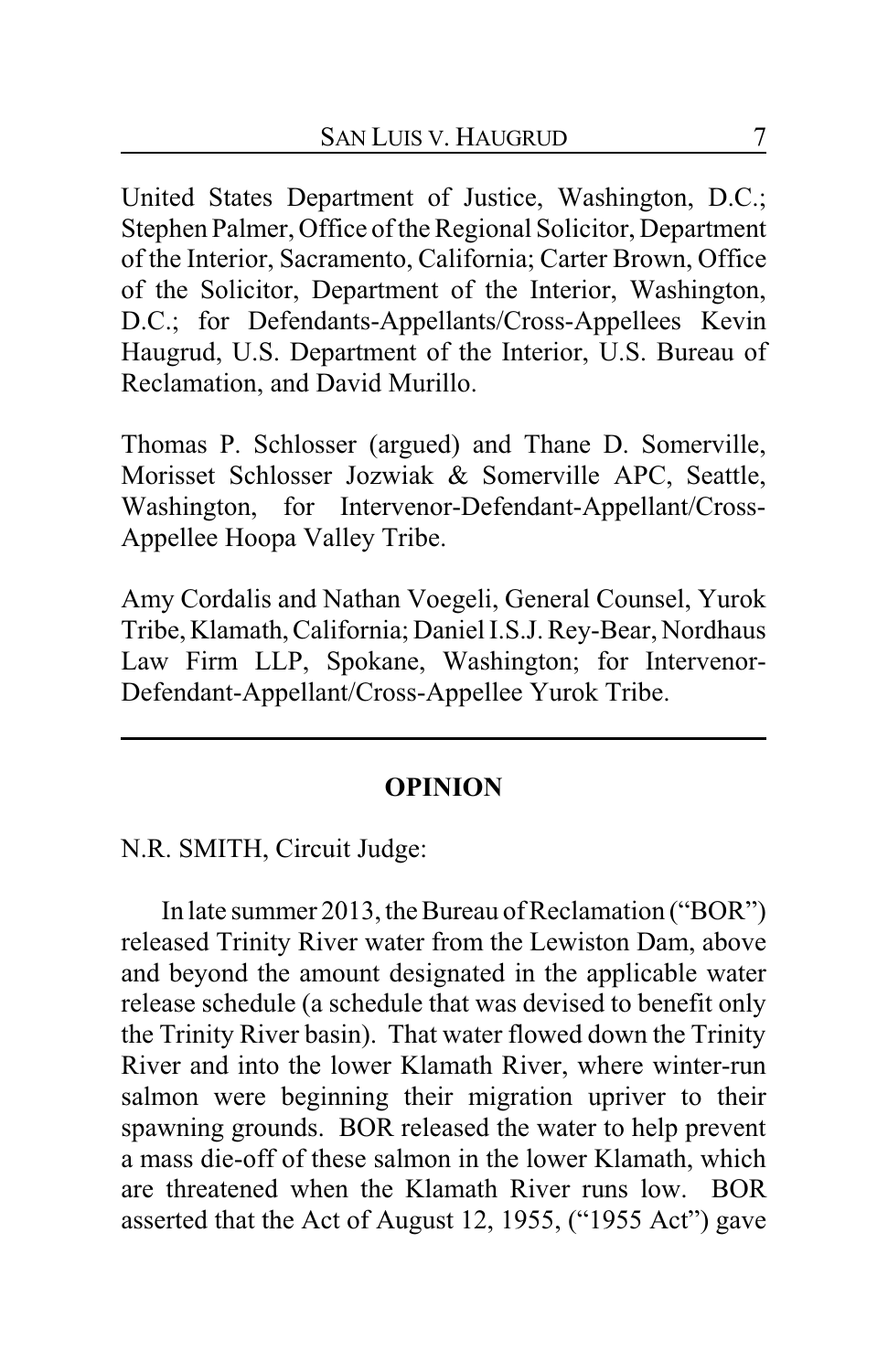it the power to release this extra water. The 1955 Act "authorized and directed" the Secretary of the United States Department of the Interior ("DOI") "to adopt appropriate measures to insure the preservation and propagation of fish and wildlife." We agree with BOR. The broad language of this clause gave BOR the authority to implement the 2013 water release.

In implementing the 2013 water release, BOR also did not violate the Central Valley Project Improvement Act or California water law (and correspondingly the Reclamation Act of 1902, which requires agencies to comply with state water law), as alleged by Cross-Appellants San Luis & Delta-Mendota Water Authority and Westlands Water District. Finally, Cross-Appellants lack standing to pursue their Endangered Species Act claim.

### **BACKGROUND**

#### **I.**

The Trinity River begins in the Trinity Alps of Northern California. The river runs south and then wends its way northwest, picking up tributaries along the way. It eventually flows into the Klamath River at the town of Weitchpec. The water then flows forty additional miles down the lower Klamath before entering the Pacific Ocean.

The Trinity River was once known for its abundant populations of salmon and steelhead. Before the construction of dams on the Trinity, up to 75,000 fall-run Chinook salmon are estimated to have migrated from the Pacific Ocean to the North Fork of the Trinity River each year. The Yurok and Hoopa Valley Indian Tribes (living along the Klamath and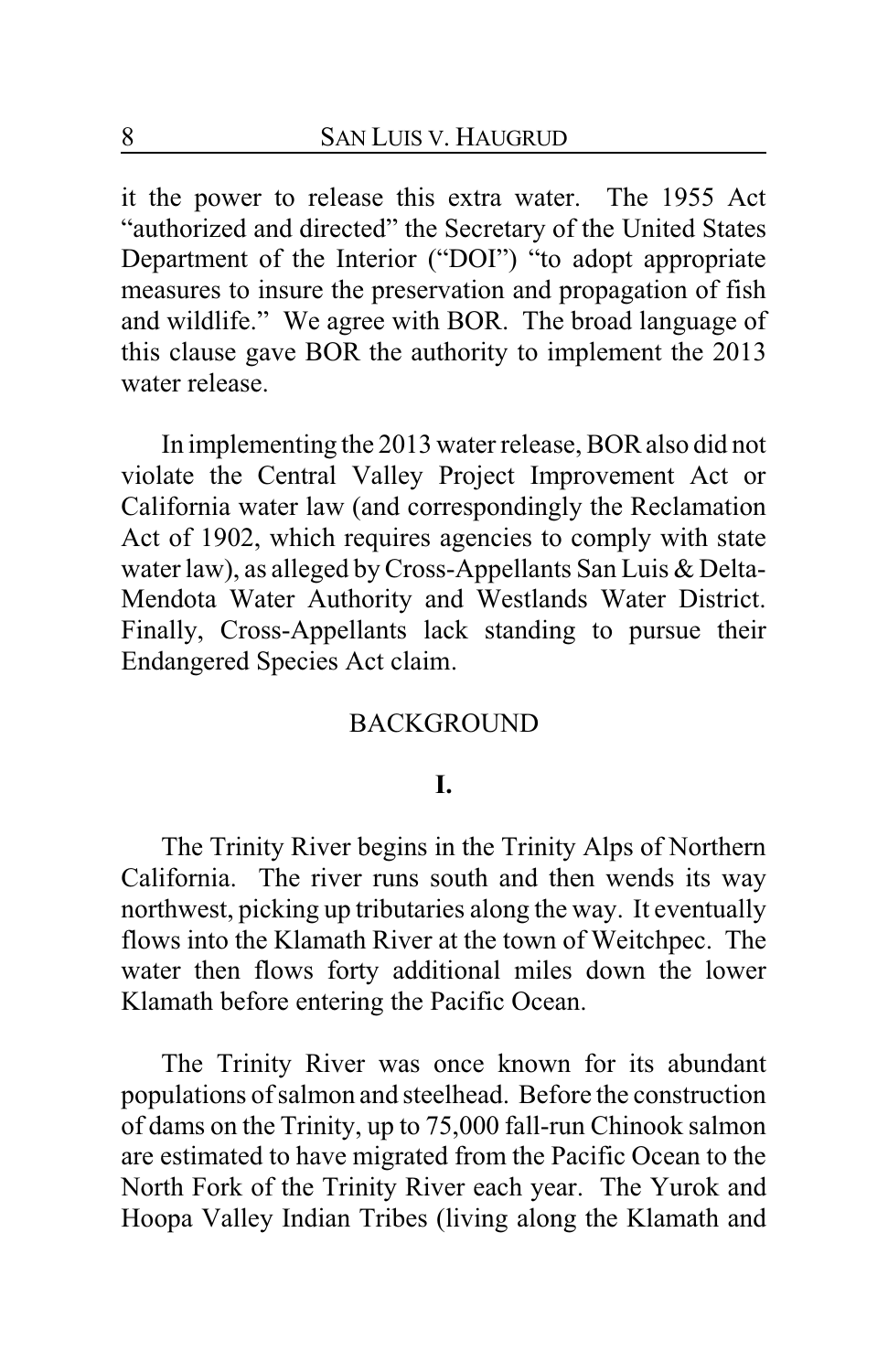Trinity Rivers) have relied on the fish as their primary dietary staple. In recognition of the Tribes' rights to harvest these fish, the federal government established reservations for the Tribes in the mid-1800s that endure to this day. The Trinity River bisects the Hoopa Valley Reservation, and the lower Klamath River bisects the Yurok Reservation.

At the same time, water management has always been a central concern for the state of California. For as long as it has been a state, California has adopted laws to manage its water resources. In the early 1920s, California began drafting a comprehensive, statewide water plan. California recognized that, while most of its water resources were located in the northern part of the state, the majority of the demand came from the state's southern regions. In addition, the population's demand for water did not align with the seasonal rainfalls and snow melt. With its statewide plan, California hoped to control salinity and flooding, while managing the storage and distribution of water. One of the primary goals of the plan was to transfer water from the Sacramento River to the San Joaquin Valley and from the San Joaquin River to the southern regions of the Central Valley, the heart of California's farmland. In 1933, the California Legislature authorized this statewide plan, known as the Central Valley Project ("CVP"). Because the state was unable to fully fund the plan, the United States took over in 1935. Construction of what would become the largest federally managed water project began in 1937. *See generally San Luis & Delta-Mendota Water Auth. v. Jewell*, 747 F.3d 581, 594 (9th Cir. 2014); *Cent. Delta Water Agency v. United States*, 306 F.3d 938, 943 (9th Cir. 2002); *United States v. State Water Res. Control Bd.*, 227 Cal. Rptr. 161, 166 (Cal. Ct. App. 1986); Eric A. Stene, *The Central Valley*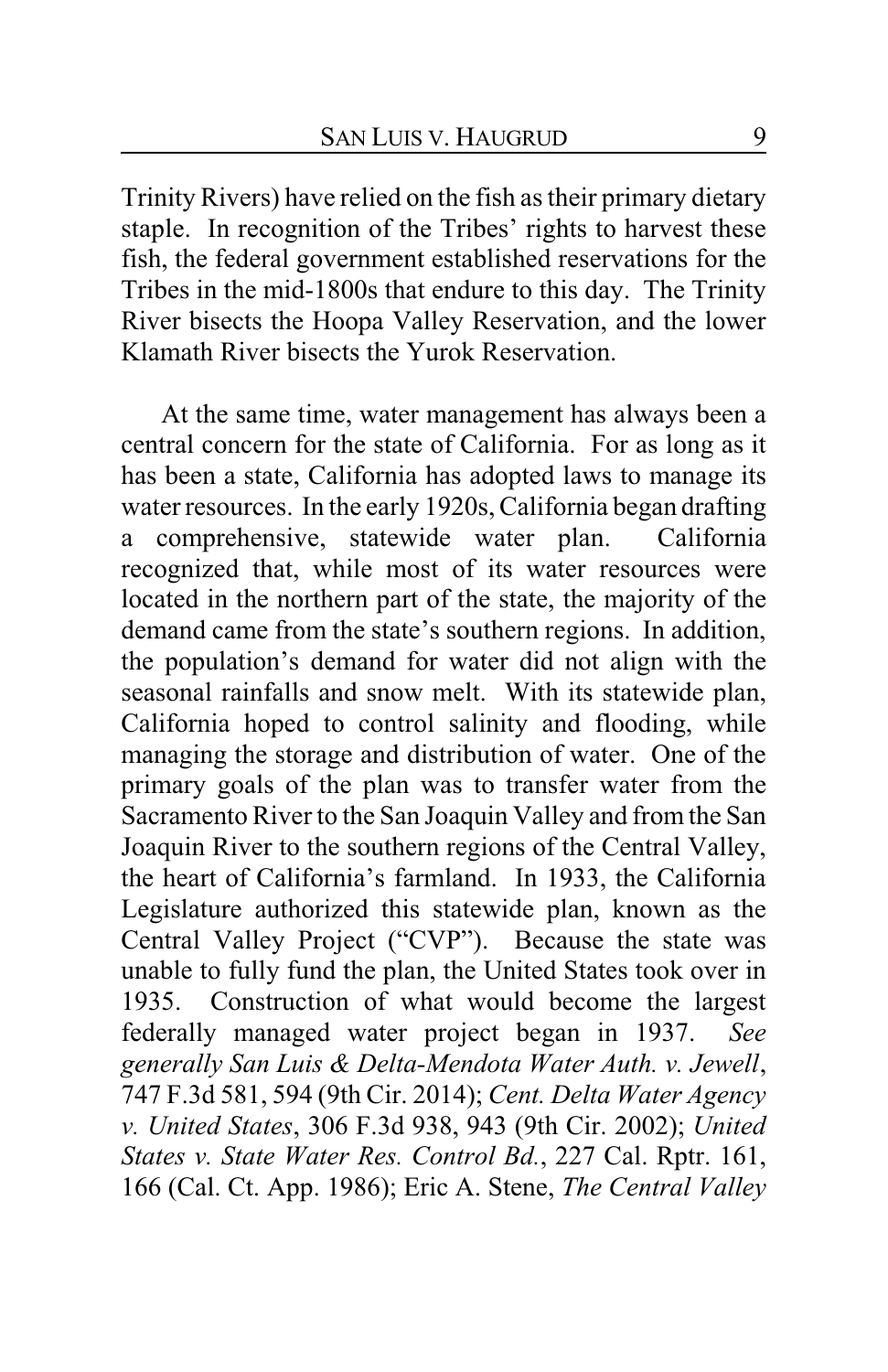*Project*, BUREAU OF RECLAMATION (last updated Aug. 4, 2015), https://www.usbr.gov/history/cvpintro.html.

California's statewide water plan originally included plans to divert water from the Trinity River to the Central Valley. Although these initial plans were abandoned before the CVP was authorized, Congress began re-investigating the possibility in the 1940s. During this investigation, DOI estimated that more than 1.1 million acre-feet of water flowed from the upper Trinity River basin each year.**<sup>1</sup>** Reports suggested that only 120,500 acre-feet of water were needed to maintain the fishery resources of the Trinity and Lewiston Rivers. These reports also suggested that the construction of dams on the Trinity would actually help the fishery resources. Congress ultimately concluded that 700,000 acre-feet of the Trinity's annual flow was being lost to the Pacific Ocean and could be diverted to the Central Valley without harming the Trinity or lower Klamath Rivers. Accordingly, in 1955, Congress authorized the construction of the Trinity River division ("TRD"), an addition to the CVP in Northern California. Act of Aug. 12, 1955, Pub. L. No. 84-386 § 1, 69 Stat. 719, 719 (1955). The purpose of the TRD was to divert water from the Trinity River to the Sacramento River "for irrigation and other beneficial uses in the Central Valley." *Id.* Nevertheless, Congress designed the TRD "with a view to maintaining and improving fishery conditions," which were an important asset to "the whole north coastal area." H.R. Rep. No. 84-602, at 4 (1955). Accordingly, in

**<sup>1</sup>** An "acre-foot" is a unit of volume "equal to the amount of water it would take to fill an acre [of land] to a foot-deep level—approximately 326,000 gallons. An average household uses between one-half and one acre-foot of water in a year." *Westlands Water Dist. v. U.S. Dep't of Interior*, 376 F.3d 853, 861 n.3 (9th Cir. 2004).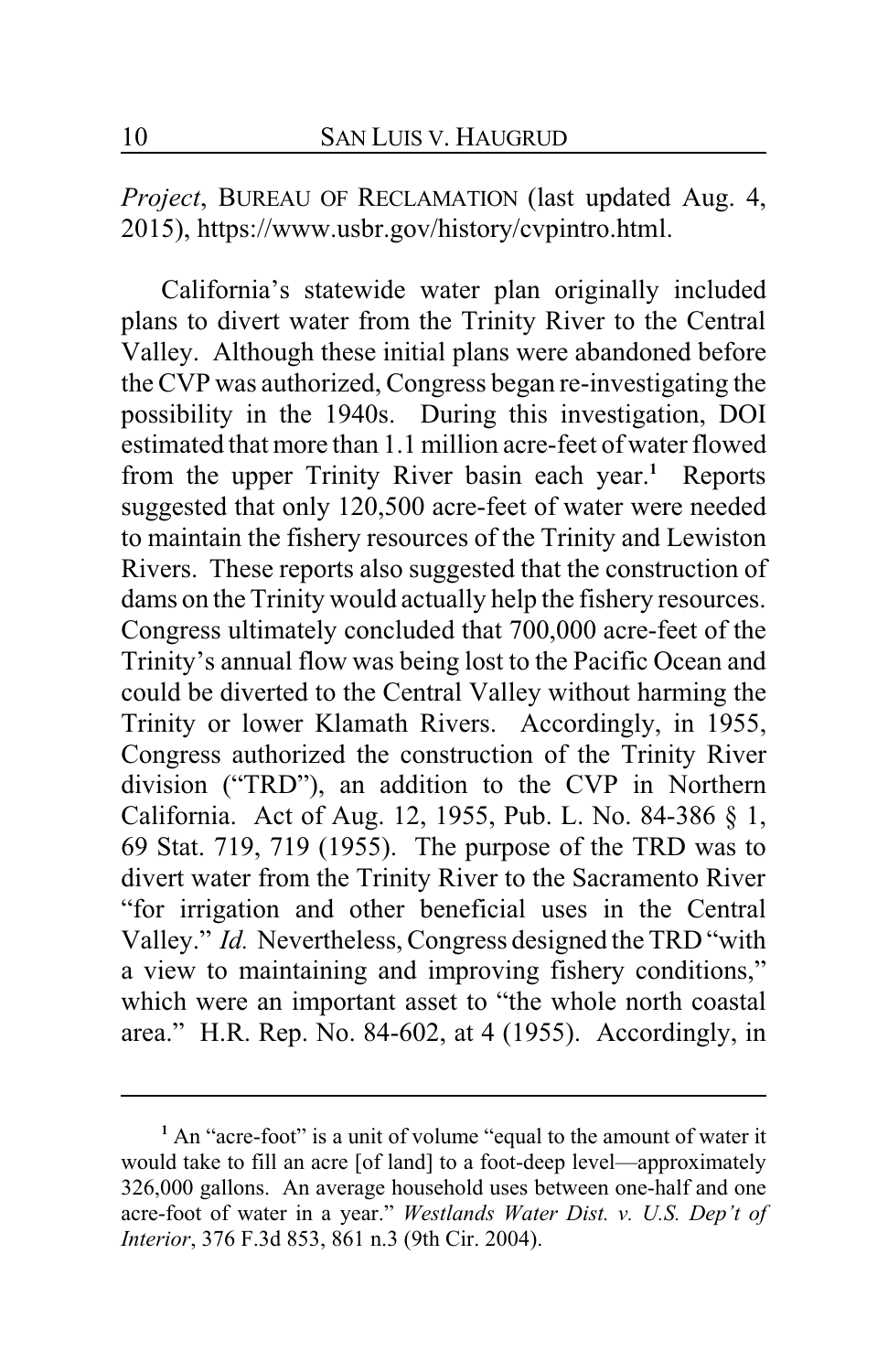the 1955 Act, Congress specifically directed the Secretary of DOI to preserve and propagate fish and wildlife. § 2, 69 Stat. at 719.

Under the authority granted by the 1955 Act, BOR constructed two dams along the Trinity River: the Trinity and the Lewiston. The Trinity Dam blocks water flowing from the upper Trinity River, and several other tributaries, and forms Trinity Reservoir.**<sup>2</sup>** After passing through Trinity Dam, water flows approximately eight miles downstream before reaching Lewiston Dam, which forms Lewiston Reservoir. At Lewiston Dam, the water either continues flowing down the Trinity River, or BOR diverts it toward the Sacramento River (via the Clear Creek Tunnel) for use in the CVP. If diverted, the water passes through several additional dams before reaching the Sacramento River. Water that is not diverted at the Lewiston Dam continues to flow down the Trinity River. As it did before the dams were constructed, the water eventually passes through the Hoopa Valley Indian Reservation and into the Klamath River at the town of Weitchpec. The water then flows forty miles down the lower Klamath and through the Yurok Indian Reservation until it reaches the Pacific Ocean.

The TRD became fully operational in 1964. For the next ten years, BOR diverted an average of 88 percent of Trinity River annual inflow to the Sacramento River basin.

**<sup>2</sup>** This body of water has been referred to both as Trinity Lake and Trinity Reservoir. Similarly, the body of water created by Lewiston Dam has been referred to both as Lewiston Lake and Lewiston Reservoir.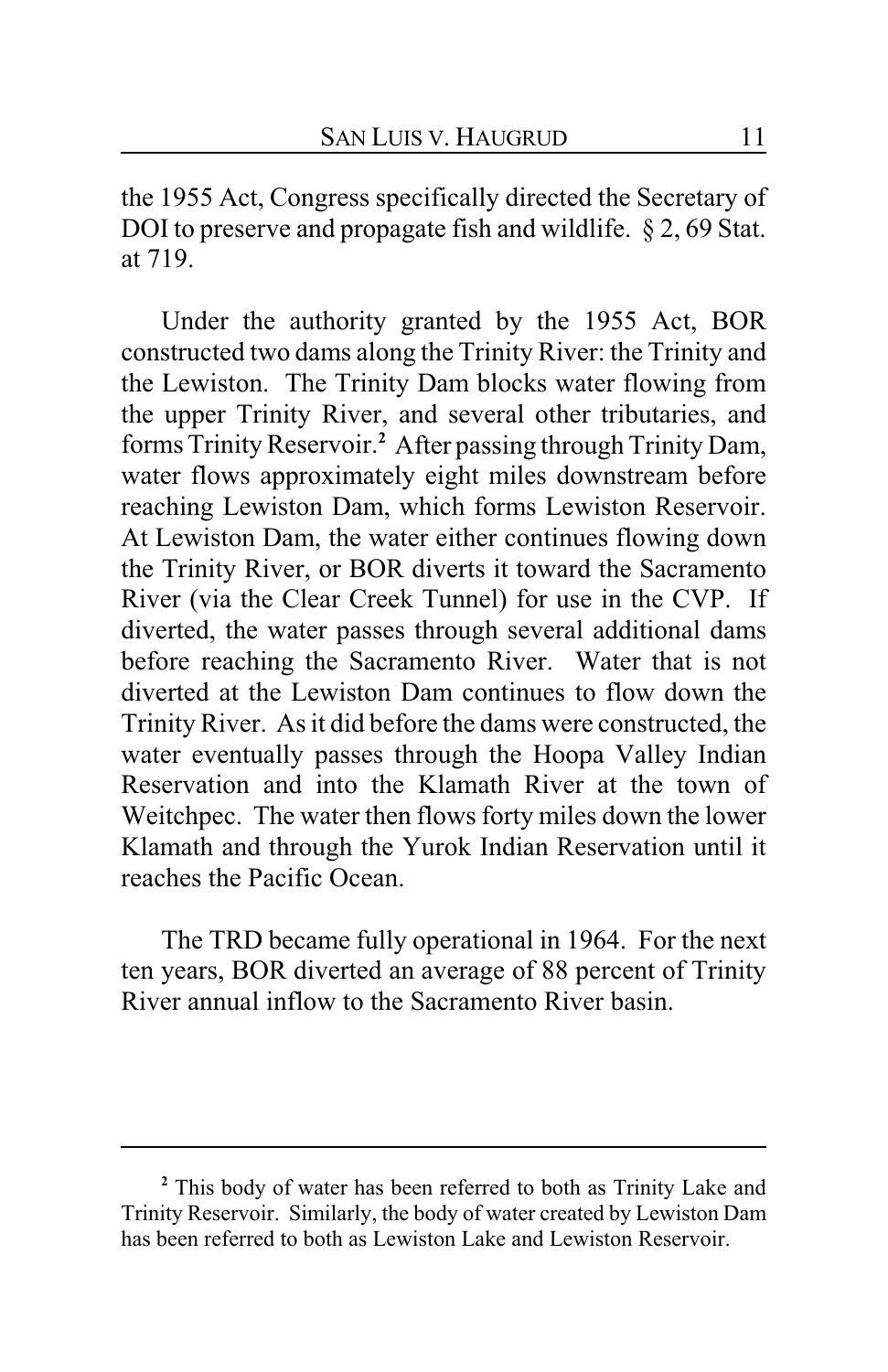### **II.**

The construction and operation of the TRD had devastating effects on the Trinity River environment and fish populations. *Westlands Water Dist. v. U.S. Dep't of Interior*, 376 F.3d 853, 862 (9th Cir. 2004). The dams blocked significant upstream fish habitat. *Id.* The low flows caused the Trinity River to narrow and the banks to steepen, resulting in increasingly fast and uniform water velocities. *Id.* These effects destroyed resting pools and vital spawning grounds. *Id.* Within a decade, the TRD had significantly diminished the salmon and steelhead populations in the Trinity River. *Id.* at 861–62.

# *A. Trinity River Basin Fish and Wildlife Task Force*

In response to the effects of the TRD, the Trinity River Basin Fish and Wildlife Task Force ("TRBFW Task Force" or "Task Force") formed in the early 1970s. The Task Force was comprised of federal, state, and local agencies. It studied the impact of the TRD and it worked to develop a plan for the long-term management of the fish population and habitat in the Trinity River basin.

### *B. Secretarial Decision of 1981*

In the late 1970s and early 1980s, in recognition and support of the Task Force, the Fish and Wildlife Service ("FWS"), the Bureau of Indian Affairs, and the Water and Power Resources Service studied the effects of increased water releases from the Lewiston Dam into the Trinity River. The agencies drafted an Environmental Impact Statement ("EIS") that considered eight alternative water release schedules. The agencies agreed that the best alternative was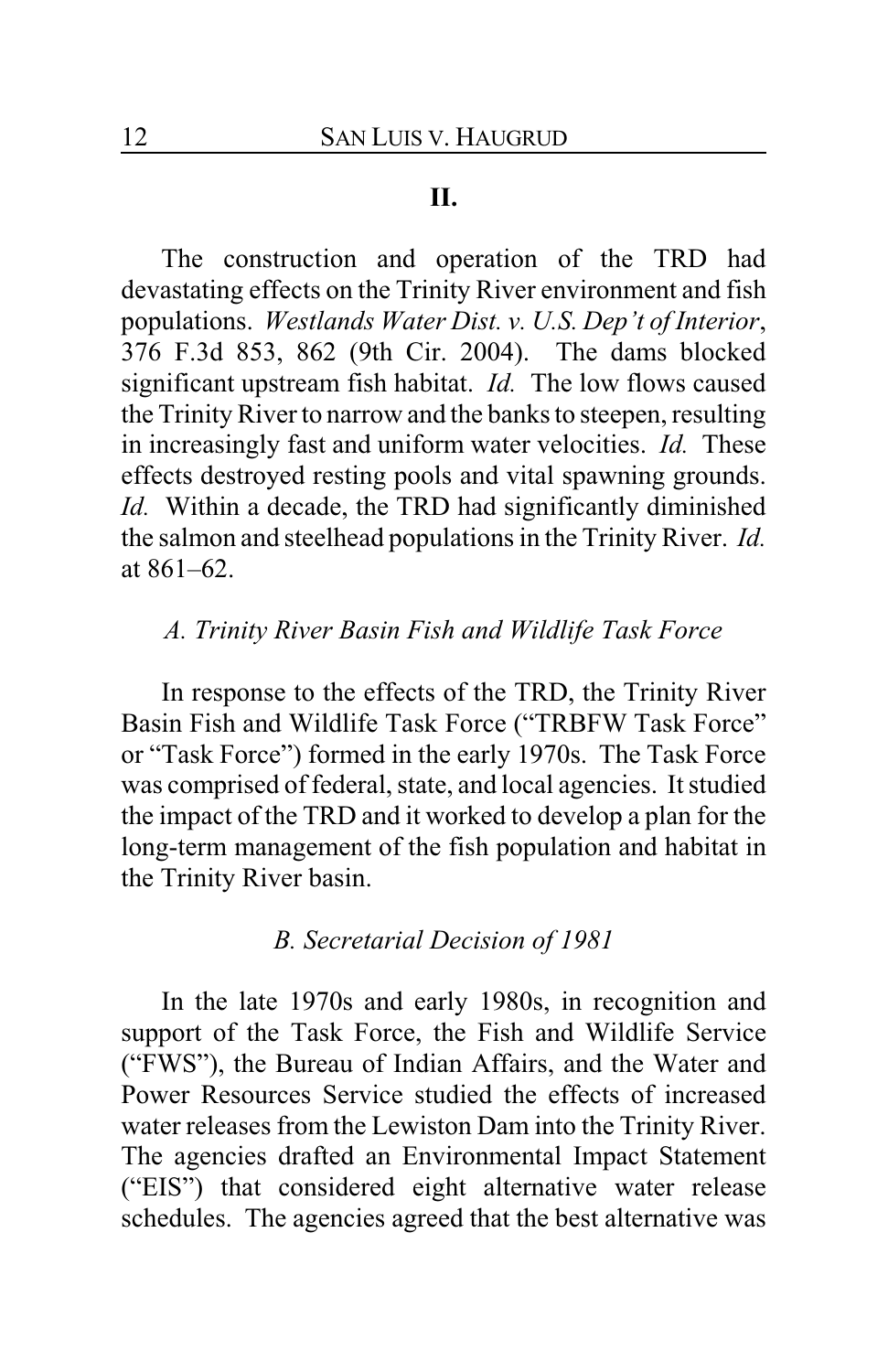to begin water releases from the Lewiston Dam at 287,000 acre-feet annually, and incrementally increase this flow to 340,000 acre-feet annually in normal years. BOR would release less water in dry years. The agencies also agreed to study and draft a report on the effect of restoration flows during the first twelve years of the revised flow releases ("Trinity River Flow Evaluation Study"). In 1981, then-Secretary of the Interior, Cecil Andrus, gave legal effect to this agreement in a Secretarial Decision.

# *C. Trinity River Basin Fish and Wildlife Management Act of 1984*

In 1984, Congress passed the Trinity River Basin Fish and Wildlife Management Act ("1984 Act"). Pub. L. No. 98-541, 98 Stat. 2721 (1984). The 1984 Act directed the Secretary to "formulate and implement a fish and wildlife management program for the Trinity River Basin designed to restore the fish and wildlife populations" to pre-TRD levels. *Id.* § 2, 98 Stat. at 2722. The 1984 Act also officially recognized the TRBFW Task Force. *Id.* § 3, 98 Stat. at 2722–23.

# *D. Central Valley Project Improvement Act*

In 1992, Congress enacted the Central Valley Project Improvement Act ("CVPIA"). Pub. L. No. 102-575 §§ 3401–12, 106 Stat. 4600, 4706–31 (1992). Among other things, the CVPIA sought "to protect, restore, and enhance fish, wildlife, and associated habitats in the Central Valley and Trinity River basins," while also seeking "to achieve a reasonable balance among competing demands for use of Central Valley Project water." *Id.* § 3402(a), (f), 106 Stat. at 4706.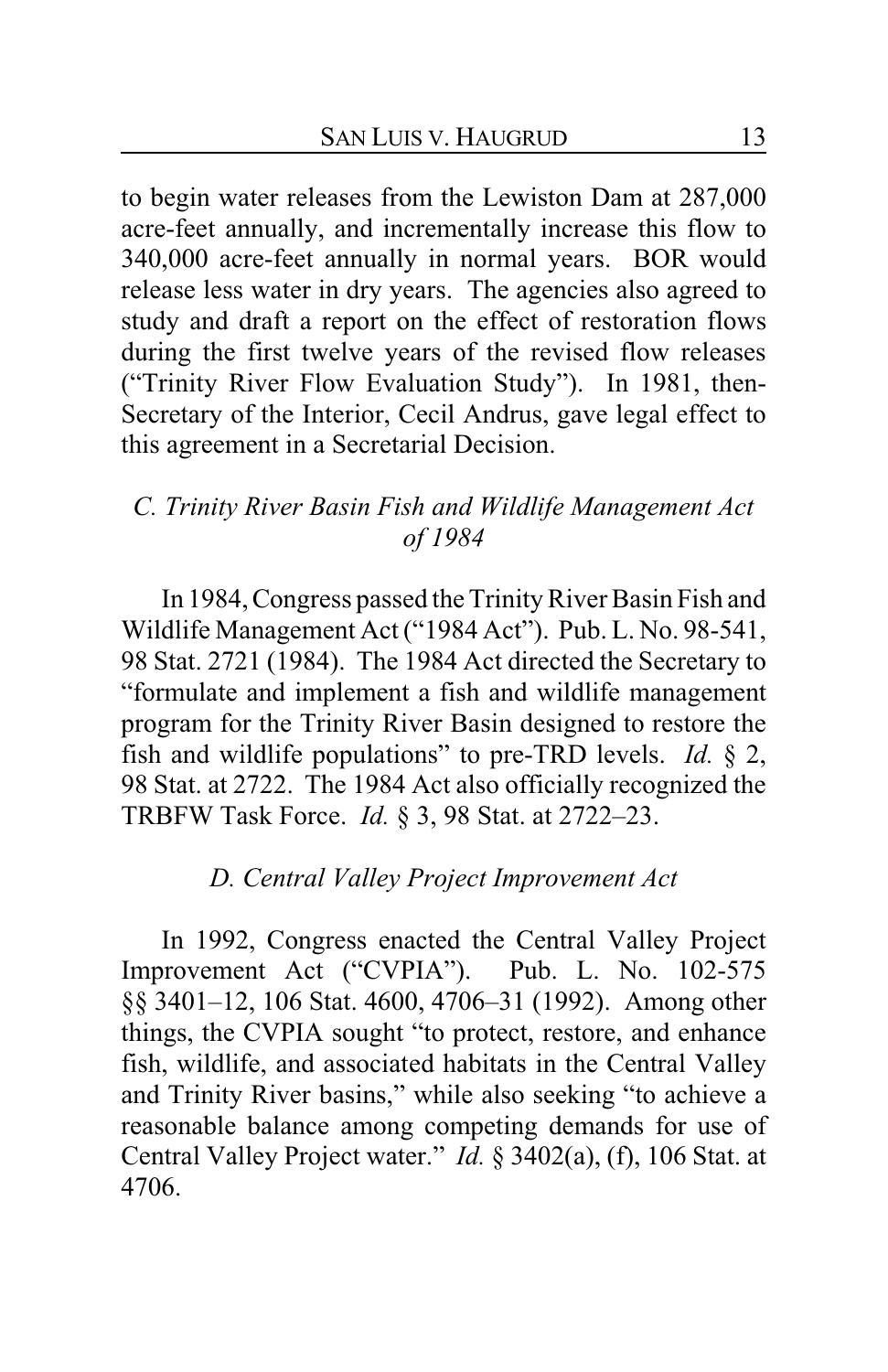Section 3406(b)(23) (at issue here), provided for water releases "to the Trinity River of not less than 340,000 acrefeet per year" from 1992 through 1996. 106 Stat. at 4720. It also directed DOI to "complete the Trinity River Flow Evaluation Study" (required by the 1981 Secretarial Decision) by September 30, 1996. *Id.* § 3406(b)(23)(A), 106 Stat. at 4720. DOI was to complete the study "in a manner which insures the development of recommendations, based on the best available scientific data, regarding permanent instream fishery flow requirements." *Id.* If the Secretary of the Interior and the Hoopa Valley Tribe agreed on the study's recommendations, then the recommendations were to "be implemented accordingly." *Id.* § 3406(b)(23)(B), 106 Stat. at 4720–21. "If the Hoopa Valley Tribe and the Secretary [did] not concur, the minimum Trinity River instream fishery releases established under [section 3406(b)(23) were to] remain in effect unless increased by an Act of Congress, appropriate judicial decree, or agreement between the Secretary and the Hoopa Valley Tribe." *Id.*

# *E. Trinity River Basin Fish and Wildlife Management Reauthorization Act*

In 1996, Congress enacted the Trinity River Basin Fish and Wildlife Management Reauthorization Act ("1996 Reauthorization Act"), which amended the 1984 Act and "extend[ed] for three years the availability of moneys for the restoration of fish and wildlife in the Trinity River." Trinity River Basin Fish and Wildlife Management Reauthorization Act of 1995, Pub. L. No. 104-143, 110 Stat. 1338, 1338 (1996). The 1984 Act had provided for "[t]he design, construction, operation, and maintenance of facilities to . . . rehabilitate fish habitats in the Trinity River between Lewiston Dam and Weitchpec."  $\S$  2(a)(1)(A), 98 Stat. at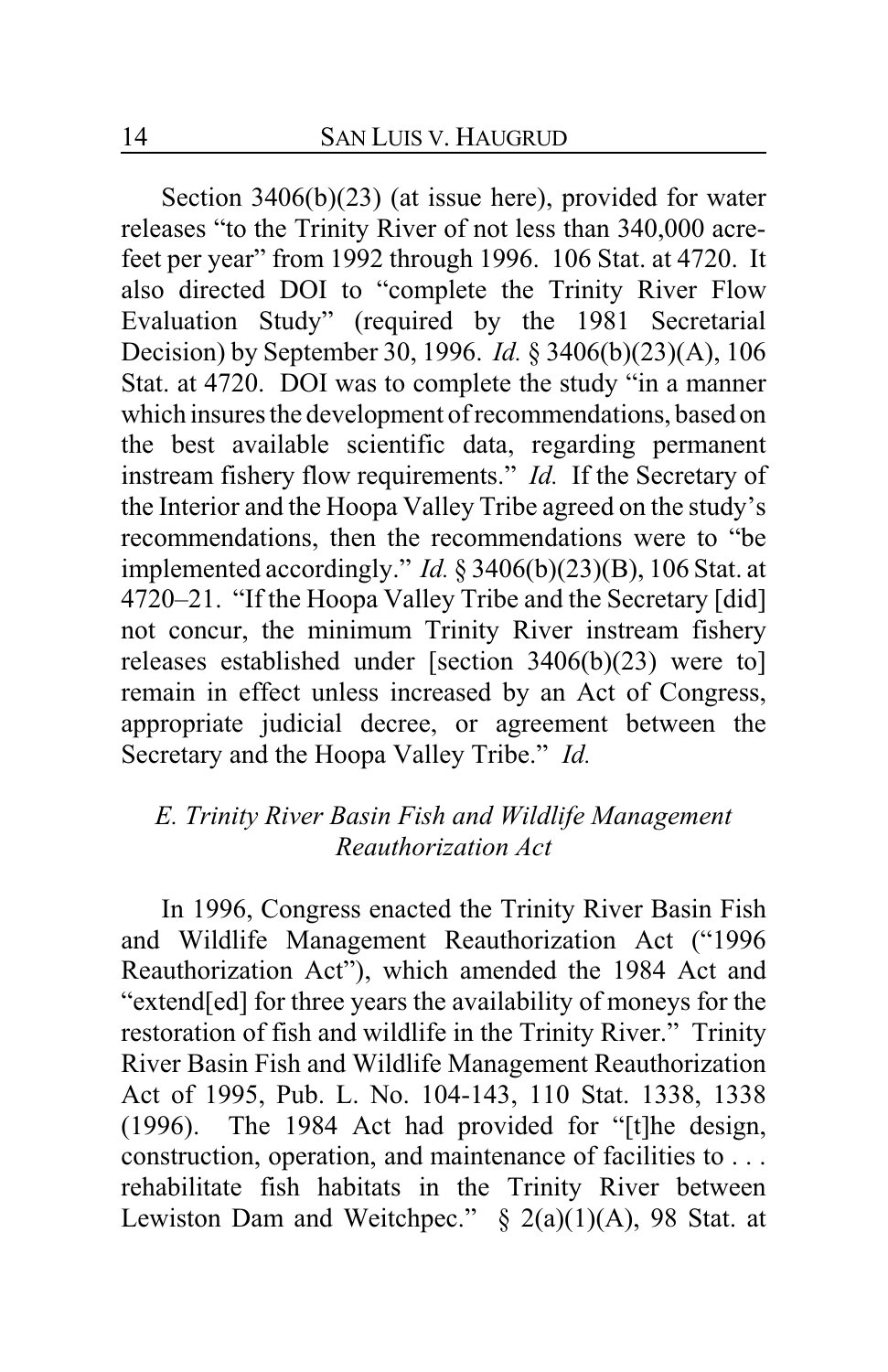2722. Among other things, the 1996 Reauthorization Act replaced "Weitchpec" with, "Weitchpec and in the Klamath River downstream of the confluence with the Trinity River." § 3(b), 110 Stat. at 1339.

#### *F. The 2000 Record of Decision*

As directed by the 1981 Secretarial Decision and CVPIA section  $3406(b)(23)(A)$ , FWS biologists conducted flow evaluation studies annually from 1983 to 1994. In June of 1999, FWS and the Hoopa Valley Tribe released the Final Report for the Trinity River Flow Evaluation Study.**<sup>3</sup>** A few months later, BOR, the Hoopa Valley Tribe, FWS, and Trinity County issued a Draft Trinity River MainstemFishery Restoration Environmental Impact Statement/Report. The EIS "addresse[d] the environmental issues, alternatives, and impacts associated with restoration of the natural production of anadromous fish on the Trinity River mainstem downstream of Lewiston Dam." The EIS identified and analyzed four alternative actions and identified a "Preferred Alternative." In a Record of Decision ("2000 ROD"), DOI adopted the Preferred Alternative, finding it to be the "action which best meets the statutory and trust obligations [to the Hoopa Valley and Yurok Tribes] of the Department to restore and maintain the Trinity River's anadromous fishery resources."

Under the Preferred Alternative, BOR would, among other things, release a designated amount of water from the Lewiston Dam into the Trinity River each year, based on that

**<sup>3</sup>** FWS and the Hoopa Valley Tribe prepared the Final Report in consultation with the U.S. Geological Survey, BOR, National Marine Fisheries Service, and California Department of Fish and Game.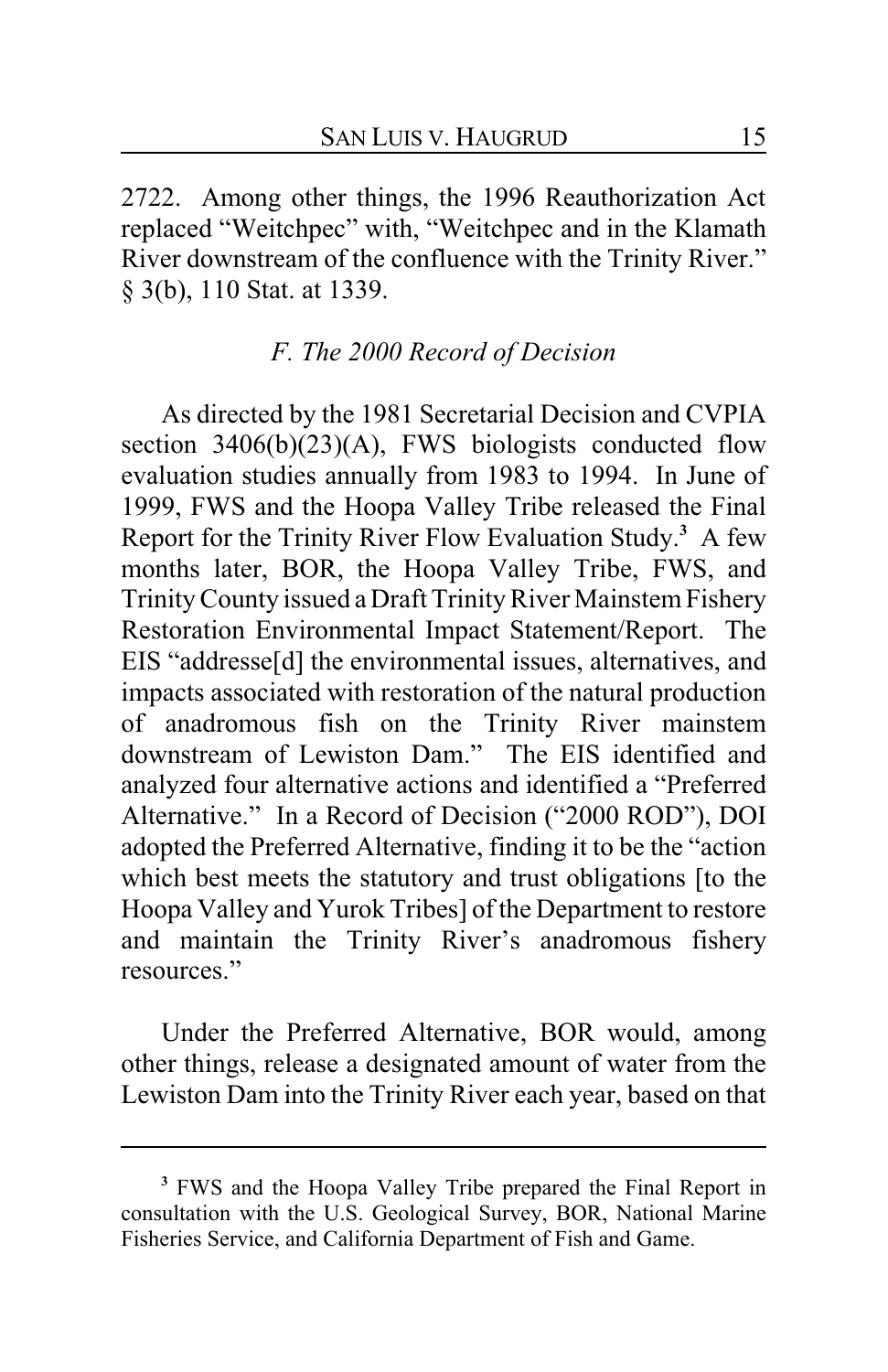year's hydrology. This amount would range from 369,000 acre-feet in critically dry years to 815,000 acre-feet in extremely wet years.

### **III.**

In September 2002, two fish pathogens, Ich and Columnaris, caused approximately 34,000 fish to die in the Klamath River. These pathogens are normally present in the river, but a combination of factors caused the pathogens to proliferate and become lethal. The low river flow that year was not attractive to migrating adult salmon, so the salmon congregated in the warm waters of the lower Klamath River. The low flows, warm water temperatures, and high density of fish triggered an epizootic of Ich and Columnaris that spread throughout the fish population.

In April 2003, Judge Oliver Wanger of the Eastern District of California issued an order permitting BOR to release 50,000 additional acre-feet of water from the Lewiston Dam (above the annual instream flow release set by the 2000 ROD) to reduce the likelihood of a recurrence of the 2002 fish die-off. To ensure that this "flow augmentation release" would have no impact on the CVP water users, BOR entered into an agreement with the Metropolitan Water District of Los Angeles to exchange water from the Trinity Reservoir for non-CVP deliveries. In August 2003, BOR notified the Eastern District of California of its plan to release 33,000 acre-feet of water from the Lewiston Dam as a preventative measure, while holding the additional 17,000 acre-feet of water in case an emergency release was needed.

In 2004, BOR notified the Eastern District of California of its plan to release an additional 36,300 acre-feet of water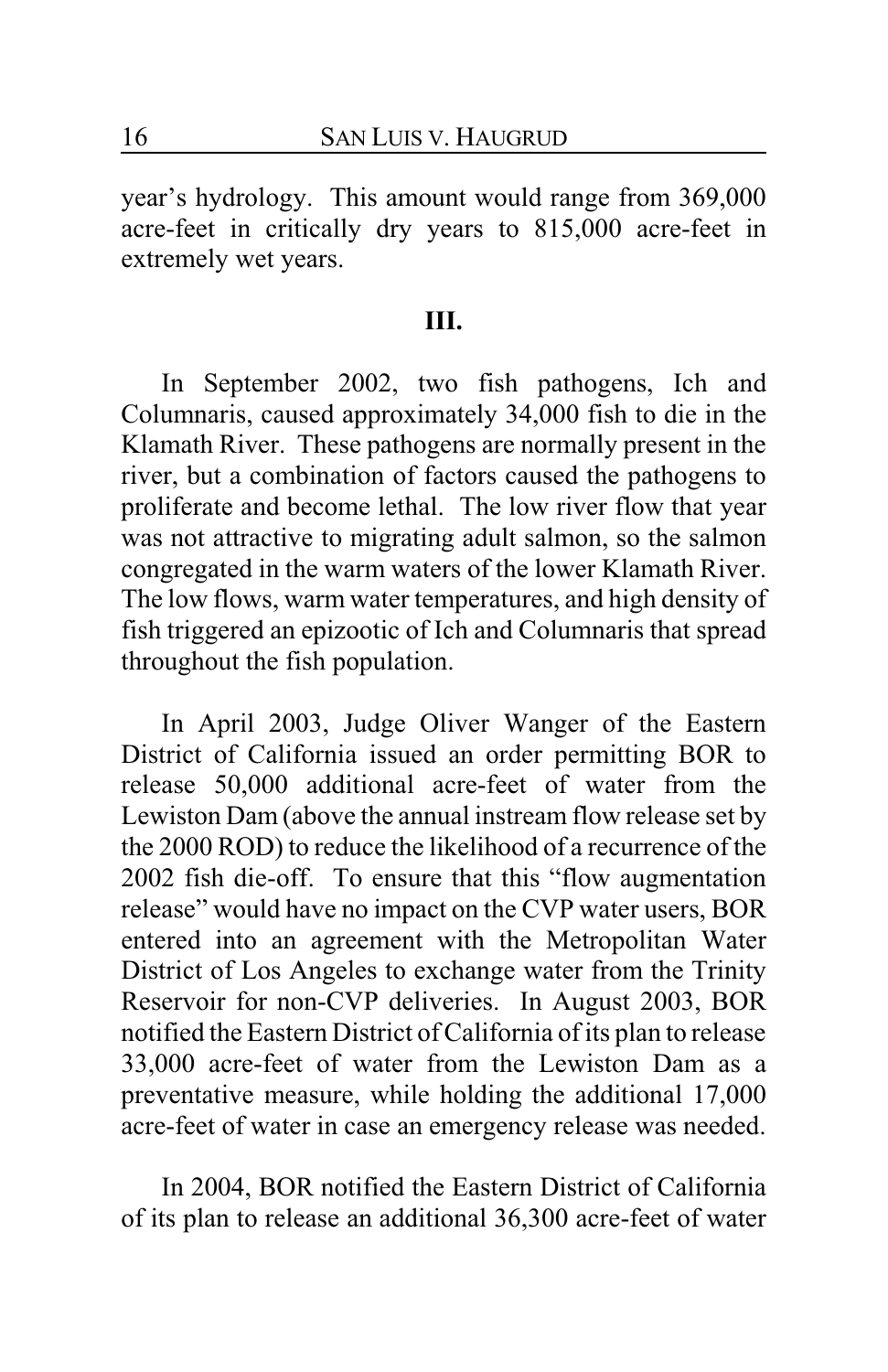in late summer, again to prevent another fish die-off. BOR had 11,313 acre-feet of water left over from its 2003 exchange with the Metropolitan Water District of Los Angeles. BOR also purchased 25,000 acre-feet of water from willing sellers in the Sacramento River Water Contractors Association to cover the remaining water needed for the 2004 flow augmentation release.

Over the next eight years, conditions improved such that BOR did not find it necessary to augment the river flow. Then, in 2012, BOR predicted that the fall-run of adult salmon in the Klamath basin would be incredibly large (the largest since it began keeping records in 1978), while the flows in the Klamath River would be relatively low. Accordingly, in order to prevent another potential fish die-off, BOR studied and proposed a flow augmentation release of an additional 48,000 acre-feet from the Lewiston Dam. BOR drafted an Environmental Assessment ("EA") and a Finding of No Significant Impact ("FONSI"), concluding that an EIS was not required because the flow augmentation release would not significantly impact the quality of the human environment. In the Final EA for the 2012 flow augmentation release, BOR stated that the 1955 Act "provide[d] the principle authorization for implementing" the release. BOR ultimately released an additional 39,000 acrefeet of water in 2012.

In 2013, BOR proposed releasing an additional 62,000 acre-feet of water from the Lewiston Dam in the late summer to reduce the likelihood of a mass fish die-off in the lower Klamath River. The agency drafted an EA and a FONSI for the proposed release, again concluding that an EIS was not required. On August 6, 2013, BOR issued the Final EA and FONSI for the 2013 flow augmentation release. BOR also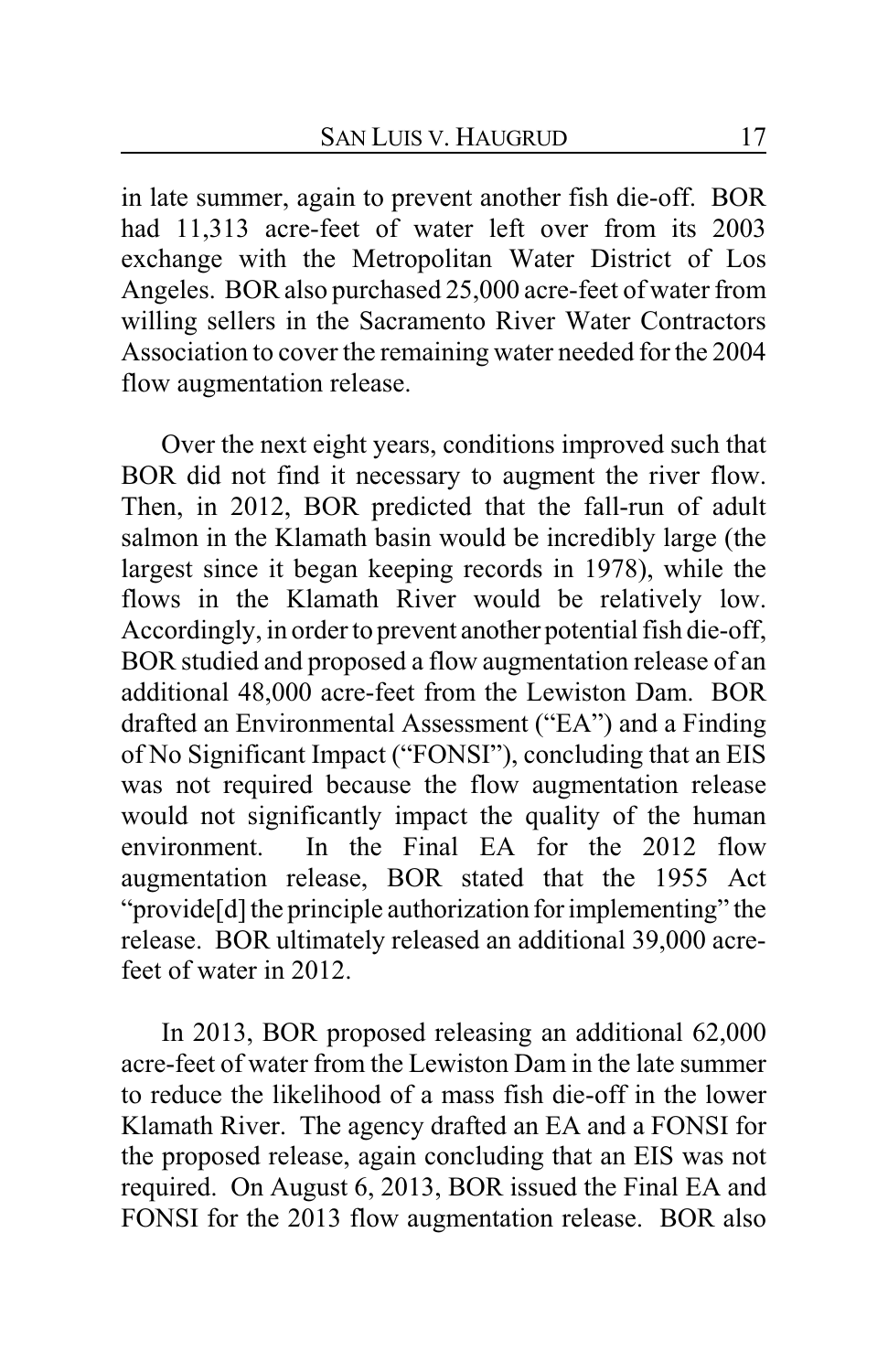concluded again in its Final EA for the 2013 flow augmentation release that the 1955 Act "provide[d] the principal authorization" for the release. Due in part to the current legal action, BOR ultimately released only 17,500 acre-feet during the 2013 flow augmentation release.

#### **IV.**

San Luis & Delta-Mendota Water Authority is an agency comprised of local water districts in central California that hold contracts for CVP water. Westlands Water District is a member of this joint agency (collectively "the Water Contractors"). On August 7, 2013, the day following BOR's issuance of the Final EA and FONSI for the 2013 flow augmentation release, the Water Contractors filed suit against BOR, DOI, and several individuals working within these agencies ("Federal Defendants"). Two days later, the Water Contractors filed a motion for a temporary restraining order and a preliminary injunction to halt the 2013 flow augmentation release, which was scheduled to take place between August 15 and September 21, 2013. The Hoopa Valley Tribe, the Yurok Tribe, the Pacific Coast Federation of Fishermen's Association, and the Institute for Fisheries Resources promptly moved to intervene, and the district court permitted them to intervene as defendants. On August 13, 2013, the district court temporarily "enjoin[ed] the Federal Defendants from making releases from Lewiston Dam to the Trinity River in excess of 450 cubic feet per second for fishery purposes through and including August 16, 2013." However, after holding a hearing on the matter, the district court lifted this temporary restraining order and denied the motion for preliminary injunction.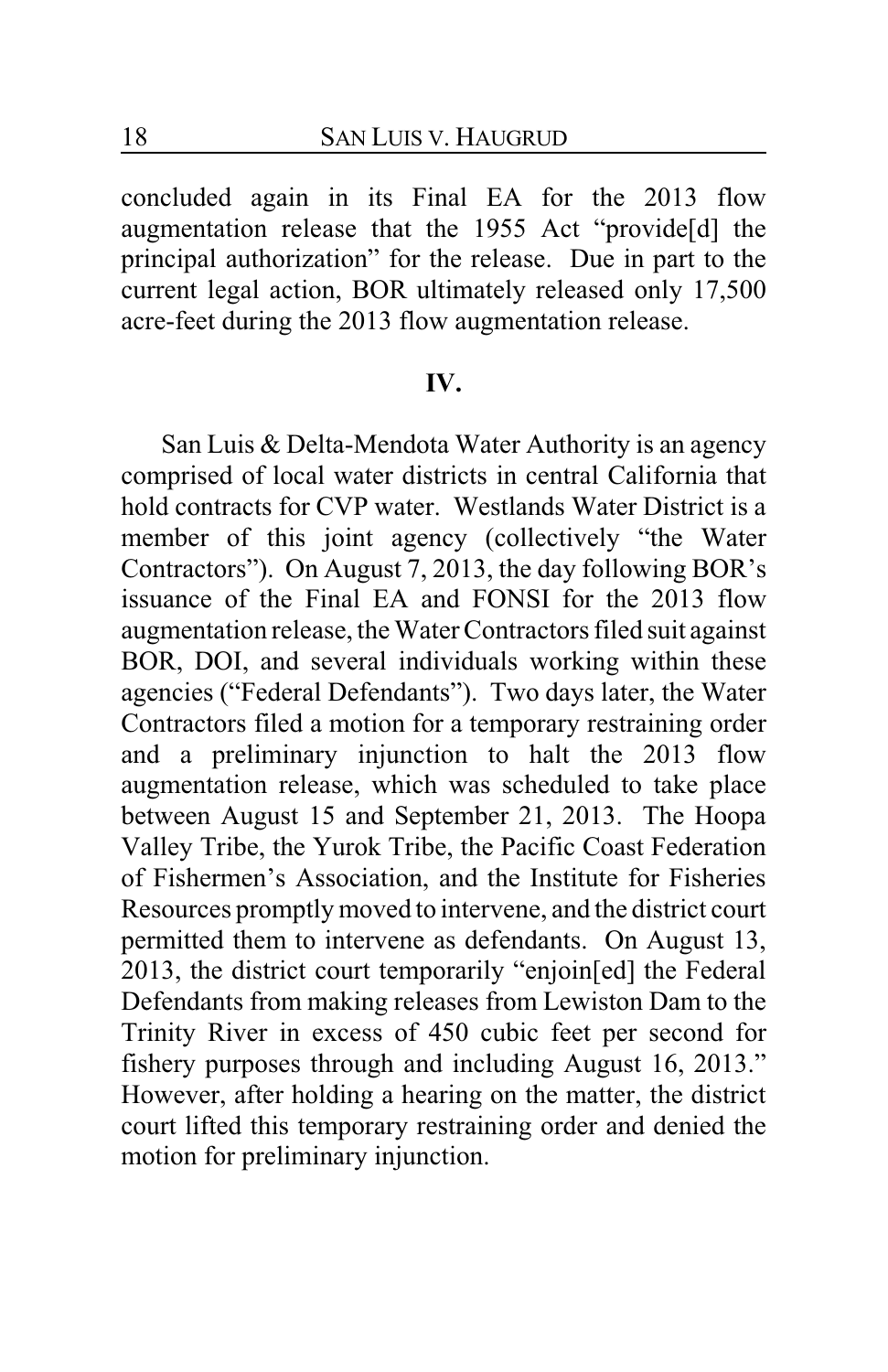The Water Contractors filed an amended complaint on October 4, 2013, alleging that Federal Defendants violated the following four statutes in implementing the 2012 and 2013 flow augmentation releases**<sup>4</sup>** : (1) the Endangered Species Act ("ESA"); (2) the National Environmental Protection Act ("NEPA"); (3) CVPIA § 3411(a) and 43 U.S.C. § 383; and (4) CVPIA § 3406(b)(23). Several months later, the parties filed cross-motions for summary judgment.

On October 1, 2014, the district court issued a Memorandum Decision resolving these motions as follows: (1) the Water Contractors lacked standing to bring their ESA claim; (2) the NEPA claim was moot; (3) the 2013 flow augmentation release did not violate CVPIA § 3411(a) or 43 U.S.C. § 383; and (4) the 2013 flow augmentation release did not violate CVPIA § 3406(b)(23) or the 2000 ROD. *San Luis & Delta-Mendota Water Auth. v. Jewell*, 52 F. Supp. 3d 1020, 1069–70. (E.D. Cal. 2014). Accordingly, the district court granted summary judgment in favor of Federal Defendants on all four claims in the first amended complaint. *Id.* However, the district court also concluded that the 1955 Act did "not provide authorization for Federal Defendants to implement the 2013 flow augmentation release[] to benefit fish in the lower Klamath." *Id.* at 1070.

**<sup>4</sup>** The amended complaint purports to challenge the 2012 flow augmentation release. However, the 2012 release was largely ignored in the parties' briefing and in the district court's orders and judgment. The material facts of the 2012 and 2013 flow augmentation releases are almost identical and the omission of a discussion of the 2012 release does not alter the analysis in this case. Accordingly, this Opinion focuses on the 2013 flow augmentation release.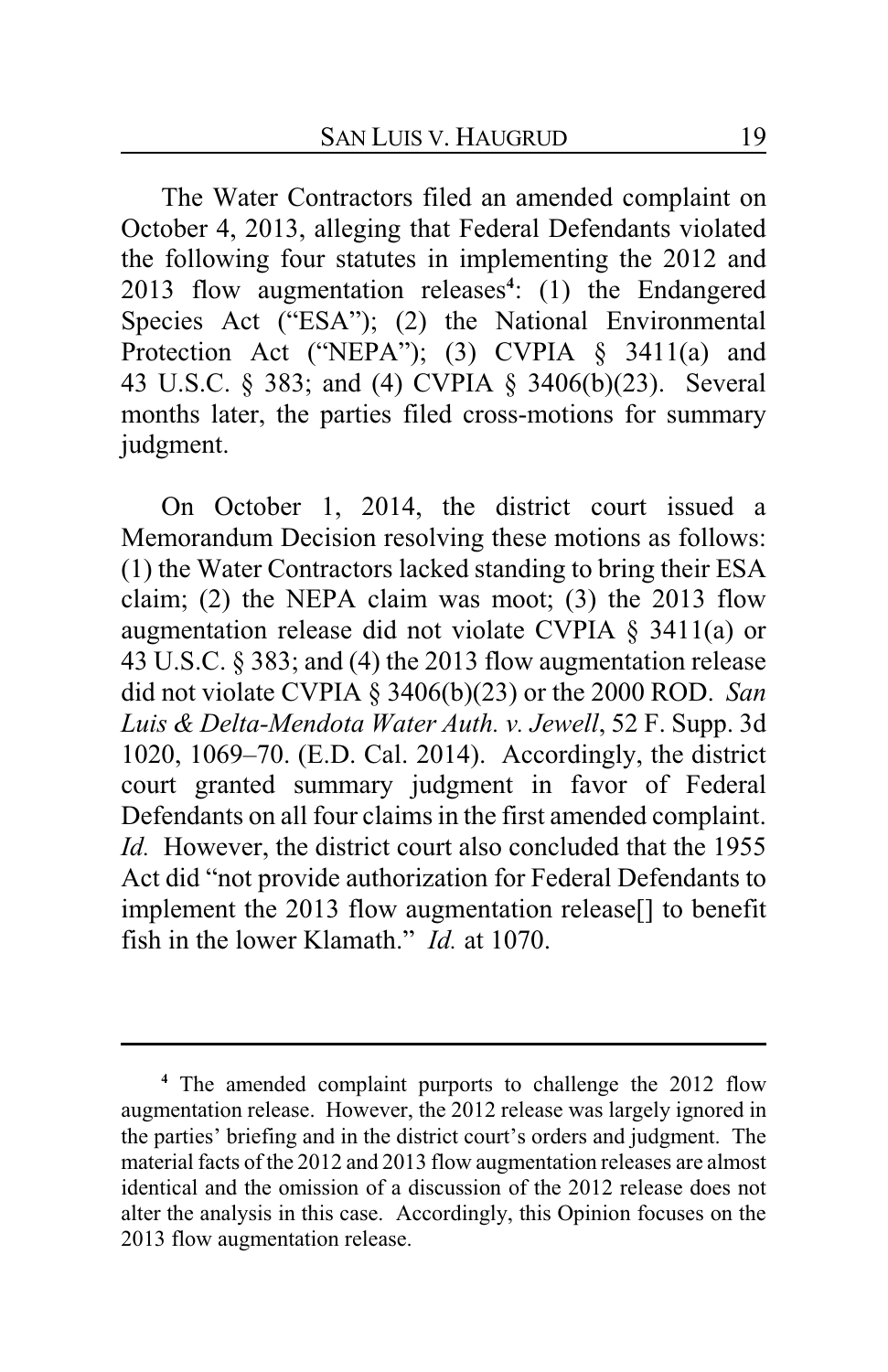Federal Defendants and the Hoopa Valley and Yurok Tribes filed timely notices of appeal of the district court's ruling regarding the 1955 Act. Shortly thereafter, the Water Contractors filed a timely notice of cross-appeal of all claims except the NEPA claim.

### **STANDARD OF REVIEW**

We review a district court's grant of summary judgment de novo. *San Luis & Delta-Mendota Water Auth. v. United States*, 672 F.3d 676, 699 (9th Cir. 2012). We also review de novo a "district court's interpretation and application of federal statutes" and its conclusions on a party's standing to sue. *Id.*

The Administrative Procedure Act ("APA") governs the review of a challenge to an agency's action brought under a federal statute that "contains no provision for judicial review." *Id.* (citing *United States v. Bean*, 537 U.S. 71, 77 (2002) ("[I]n the absence of a statutorily defined standard of review for [an agency's] action under [a federal statute], the APA supplies the applicable standard.")). Neither the CVPIA nor the Reclamation Act (43 U.S.C. § 383) includes such a provision. *Id.*; *Wild Fish Conservancy v. Jewell*, 730 F.3d 791, 796 (9th Cir. 2013) ("[T]he Reclamation Act does not create a private right of action."). Thus, the APA governs our review of the Water Contractors' challenges brought under these statutes. We review de novo a district court's application of the APA standards. *Pyramid Lake Paiute Tribe of Indians v. U.S. Dep't of the Navy*, 898 F.2d 1410, 1414 (9th Cir. 1990).

We first address Federal Defendants' argument that BOR had the authority to implement the 2013 flow augmentation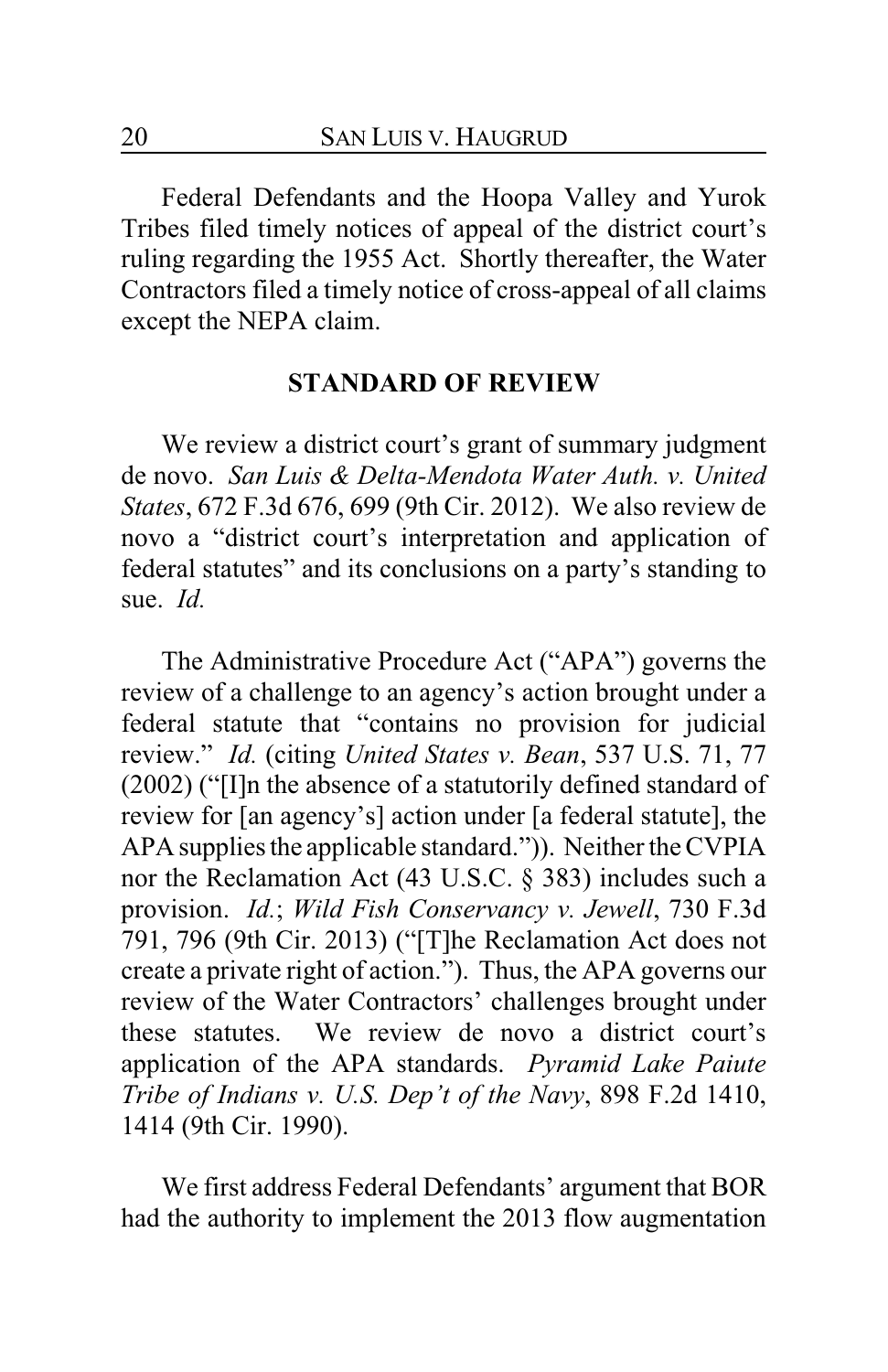release under the 1955 Act. The flow augmentation release may be set aside under the APA if it is "in excess of statutory jurisdiction, authority, or limitations, or short of statutory right." 5 U.S.C. § 706(2)(C). We then address whether BOR violated any other statute raised by the Water Contractors. Under the APA, the panel also may set aside BOR's actions if they were "arbitrary, capricious, an abuse of discretion, or otherwise not in accordance with law." § 706(2)(A). Under this standard, we must consider "if the agency has articulated a rational connection between the facts found and the conclusions made." *Pac. Coast Fed'n of Fishermen's Ass'ns v. U.S. Bureau of Reclamation*, 426 F.3d 1082, 1090 (9th Cir. 2005) (citing *Motor Vehicle Mfrs. Ass'n v. State Farm Mutual Auto. Ins. Co.*, 463 U.S. 29, 43 (1983)).

### **ANALYSIS**

### **I. The 1955 Act**

We begin our analysis by addressing whether the 1955 Act authorized BOR to release additional water from the Lewiston Dam to protect fish populations in the lower Klamath River. It is well settled "that the starting point for interpreting a statute is the language of the statute itself." *Consumer Prod. Safety Comm'n v. GTE Sylvania, Inc.*, 447 U.S. 102, 108 (1980).

Section 2 of the 1955 Act states, in full:

Subject to the provisions of this Act, the operation of the Trinity River division shall be integrated and coordinated, from both a financial and an operational standpoint, with the operation of other features of the Central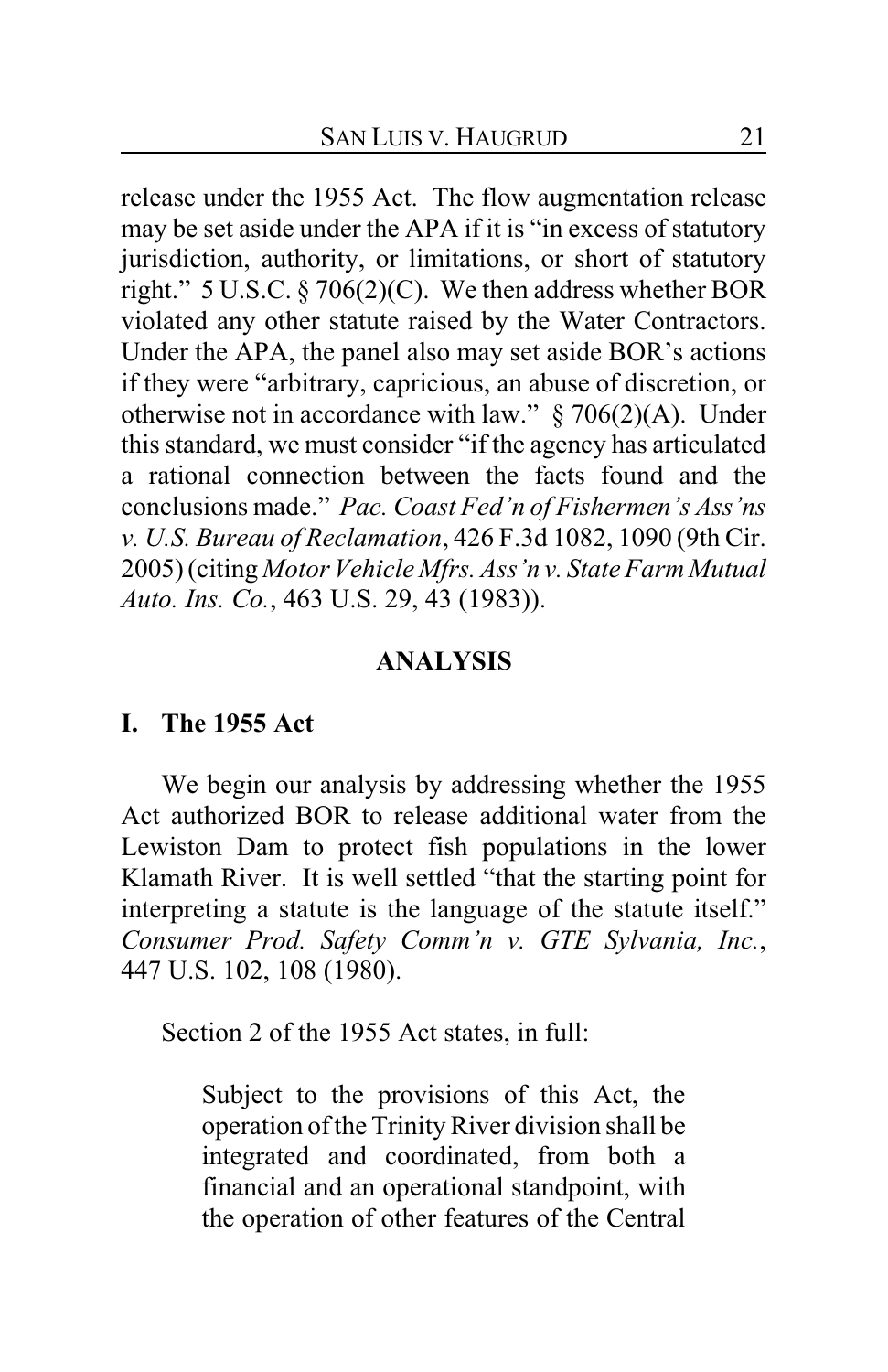Valley project, as presently authorized and as may in the future be authorized by Act of Congress, in such manner as will effectuate the fullest, most beneficial, and most economic utilization of the water resources hereby made available: *Provided*, **That the Secretary is authorized and directed to adopt appropriate measures to insure the preservation and propagation of fish and wildlife, including, but not limited to, the maintenance of the flow of the Trinity River below the diversion point** at not less than one hundred and fifty cubic feet per second for the months July through November and the flow of Clear Creek below the diversion point at not less than fifteen cubic feet per second unless the Secretary and the California Fish and Game Commission determine and agree that lesser flows would be adequate for maintenance of fish life and propagation thereof; the Secretary shall also allocate to the preservation and propagation of fish and wildlife, as provided in the Act of August 14, 1946 (60 Stat. 1080), an appropriate share of the costs of constructing the Trinity River development and of operating and maintaining the same, such costs to be non-reimbursable: *Provided further*, That not less than 50,000 acre-feet shall be released annually from the Trinity Reservoir and made available to Humboldt County and downstream water users.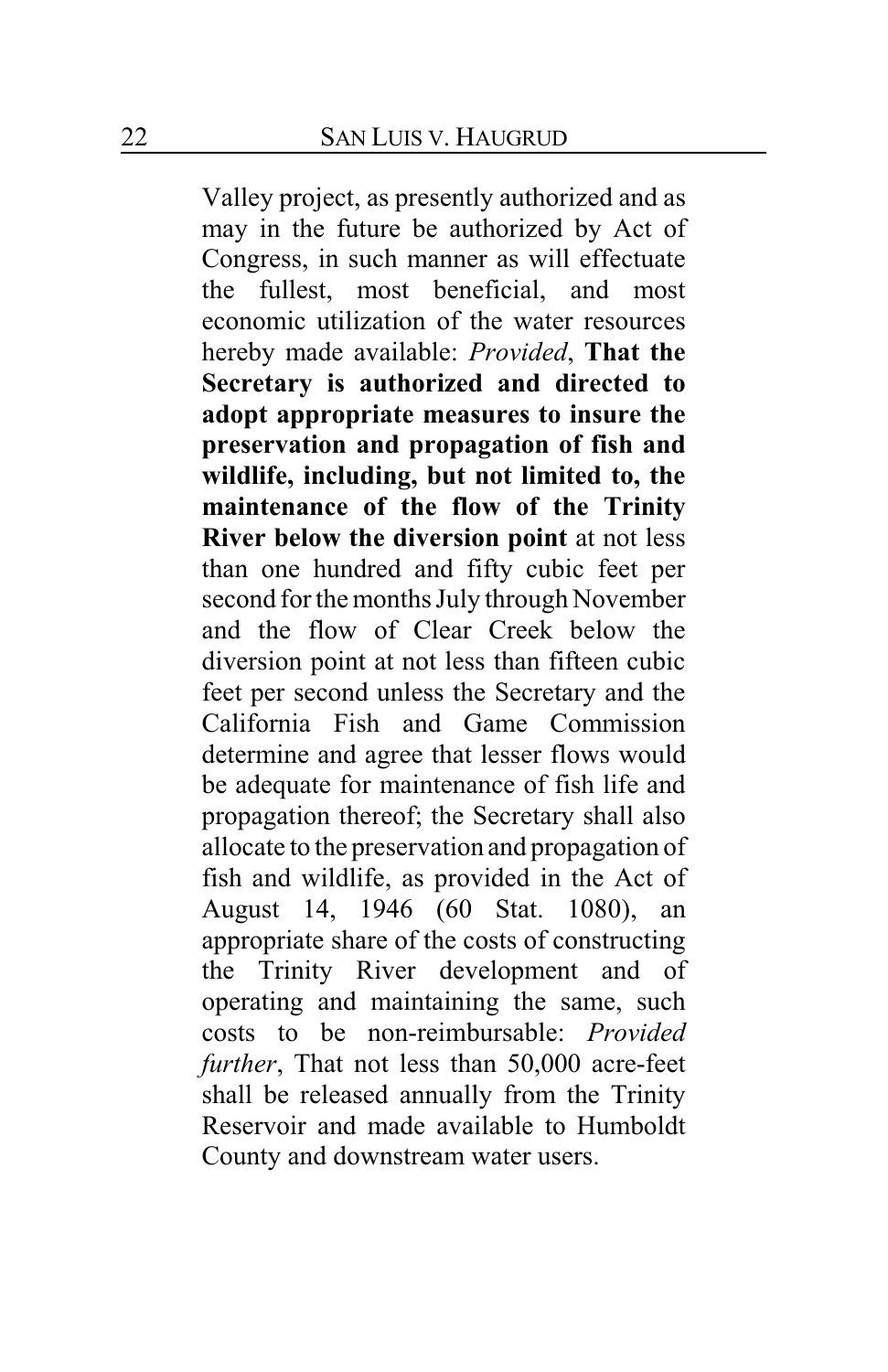69 Stat. at 719–20 (bold emphasis added). We perceive no ambiguity in the language regarding the preservation and propagation mandate contained in section 2. This expansive clause, directing the Secretary to adopt any "appropriate measures," contains no limiting language, geographic or otherwise. The absence of limiting language indicates Congress intended to delegate broad authority to the Secretary, allowing the Secretary substantial discretion to determine what constitutes "appropriate measures" in the face of unforeseen or changing circumstances. *See H.J. Inc. v. Nw. Bell Tel. Co.*, 492 U.S. 229, 245 (1989) ("Congress' decision not explicitly to limit RICO's broad terms strongly implies that Congress had in mind no such narrow and fixed idea of what constitutes a [RICO] pattern as that suggested by *amici* here."); *John v. United States*, 247 F.3d 1032, 1043–44 (9th Cir. 2001) (en banc) (Tallman, J. concurring in judgment)(per curiam); *cf. Diamond v.Chakrabarty*, 447 U.S. 303, 316 (1980) ("Congress employed broad general language in drafting § 101 precisely because such inventions are often unforeseeable.").

Congress wanted to, and thought it could, maintain the rivers and their fish populations below the TRD while diverting substantial inflow to the Sacramento River. H.R. Rep. No. 84-602, at 4–5 (1955) ("[T]here is available for importation from the Trinity River water that is surplus to the present and future water requirements of the Trinity and Klamath River Basins."); S. Rep. No. 84-1154, at 5 (1955). Congress knew the Trinity River was the largest tributary of the Klamath and was aware that any effect on the Trinity, including water flows and water temperature, could ripple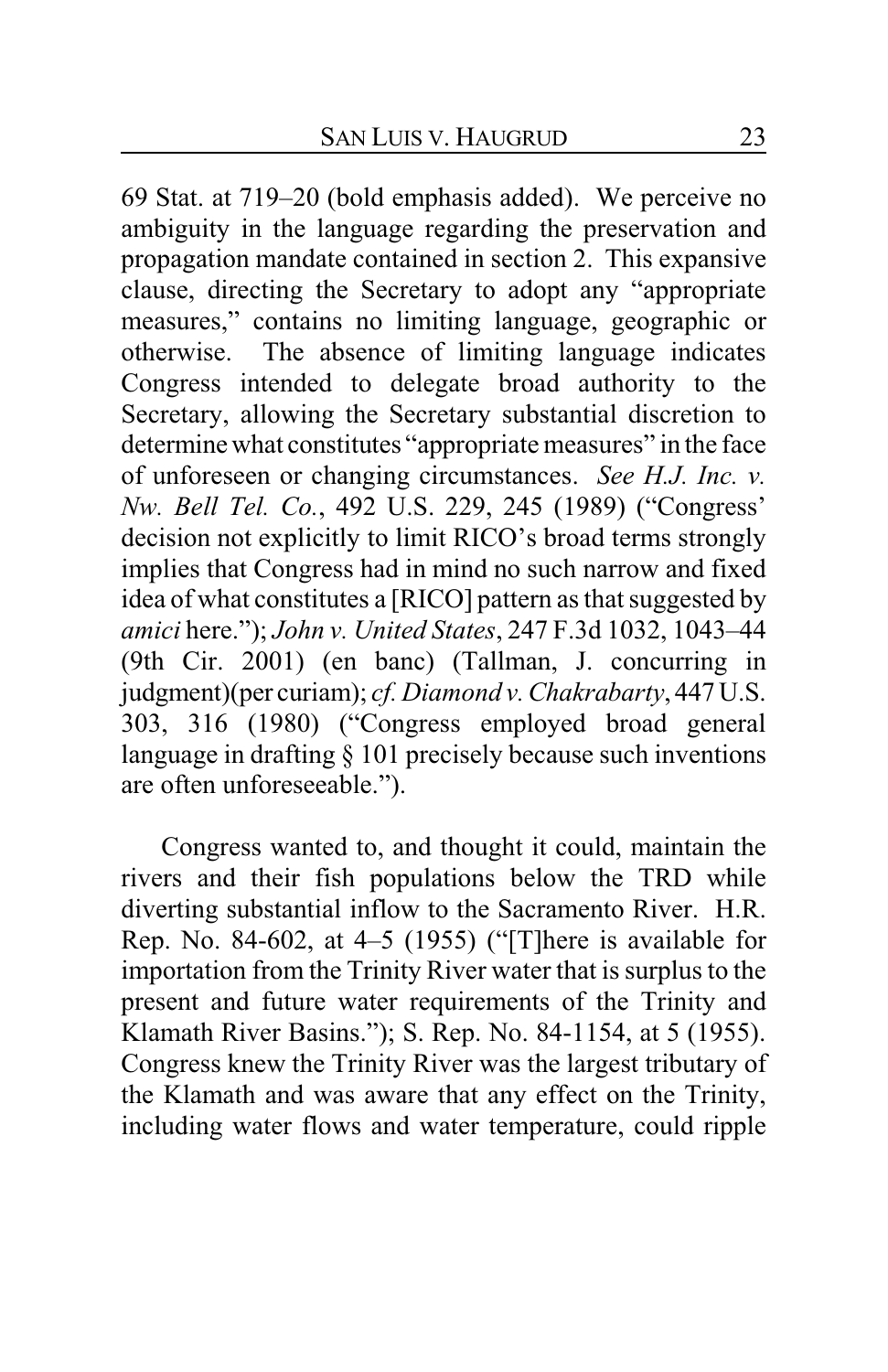down to the Klamath.**<sup>5</sup>** However, Congress was not sure what these effects would be. So, to account for unintended consequences, Congress used general language, with no geographic limitation, to empower the Secretary to take any measures it found necessary to preserve all fish and wildlife at any point downstream of the Trinity and Lewiston Dams. H.R. Rep. No. 84-602, at 4. ("[T]he [TRD] has been planned with a view to maintaining and improving fishery conditions."). In fact, the House and Senate endorsed the 1955 Act before final studies to determine the "future water requirements in the Klamath River Basin" were completed, because it believed the "relatively small" diversion would not harm the fishery resources, and the Secretary retained the power to take measures to preserve and propagate fish and wildlife if need be. *Id.* at 4–5; S. Rep. No. 84-1154, at 5.

Further, to avoid the ambiguities of establishing causation, Congress omitted any requirement that the threat to fish or wildlife be caused directly by the TRD. Thus, the general language of the preservation and propagation mandate gives the Secretary wide discretion in defining "appropriate measures" and expands the statute beyond the

**<sup>5</sup>** *See To Authorize the Secretary of the Interior to Construct, Operate, and Maintain the Trinity River Development, Central Valley Project, California, Under Federal Reclamation Laws: Hearing on H.R. 123 Before the Subcomm. on Irrigation and Reclamation of the H. Comm. on Interior and Insular Affairs*, 83d Cong. 86 (1954) (statement of Harold Del Ponte, Supervisor, Del Norte County); *To Authorize the Secretary of the Interior to Construct, Operate, and Maintain the Trinity River Division, Central Valley Project, California, Under Federal Reclamation Laws: Hearing on H.R. 4663 Before the Subcomm. on Irrigation and Reclamation of the H. Comm. on Interior and Insular Affairs*, 84th Cong. 10 (1955) (statement of Clyde Spencer, Regional Director, Bureau of Reclamation); H.R. Rep. No. 84-602, at 4–5.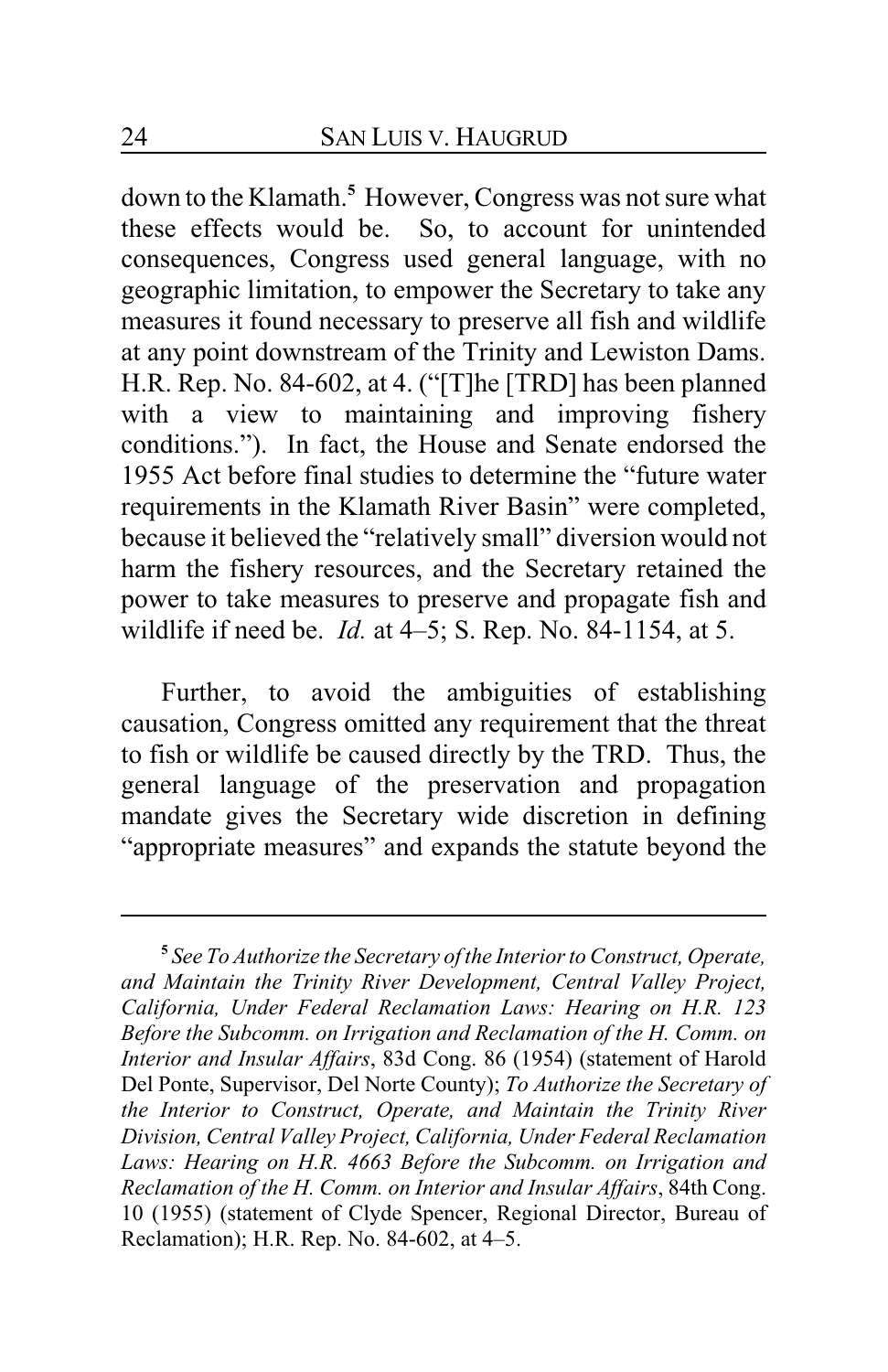"principal evil Congress was concerned with when it" passed the 1955 Act. *Oncale v. Sundowner Offshore Servs., Inc.*, 523 U.S. 75, 79–80 (1998) (holding that Title VII, which prohibits discrimination "because of sex," covers same-sex harassment, even though that was not "the principal evil Congress was concerned with when it enacted Title VII"). Thus, even if Congress, when it enacted the 1955 Act, did not contemplate a mass fish die-off in the lower Klamath or the flow augmentation release BOR implemented to prevent it, we still must interpret the general language of the preservation and propagation mandate as authorizing the release. BOR unquestionably implemented the flow augmentation release to protect the fish population downstream of the Lewiston Dam. This measure, and the evil it sought to prevent, fall well within the statute's mandate. *See id.* ("[I]t is ultimately the provisions of our laws rather than the principal concerns of our legislators by which we are governed.").

The "including, but not limited to," language also indicates Congress's intent to provide a broad—not ambiguous—directive. Courts have long recognized that "the term 'including' is not one of all-embracing definition, but connotes simply an illustrative application of the general principle." *Fed. Land Bank of St. Paul v. Bismarck Lumber Co.*, 314 U.S. 95, 100 (1941) (citations omitted). Congress identified the maintenance of a minimum flow from the Lewiston Dam as one exemplary "appropriate measure" to preserve fish and wildlife downstream from the Dam. Congress expected the Secretary to adopt other measures, including water releases above the minimum flow rate, to preserve fish and wildlife when necessary, using the minimum flow rate as a guiding directive.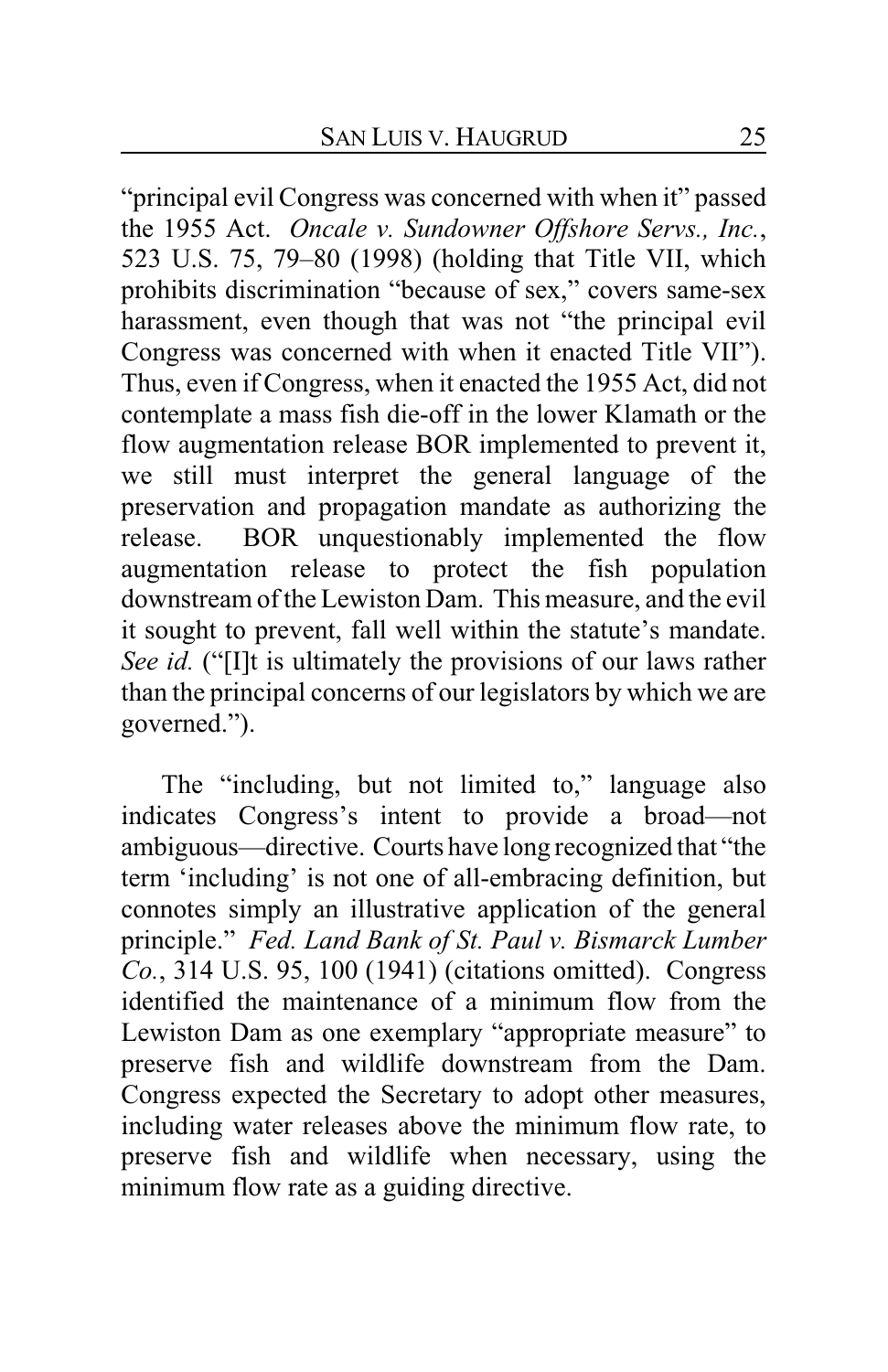Our interpretation is further buttressed by the fact that the broad preservation and propagation clause is juxtaposed with other, very precise directives. For example, section 2 specifically states, "[t]hat not less than 50,000 acre-feet shall be released annually from the Trinity Reservoir and made available to Humboldt County and downstream water users." Act of Aug. 12, 1955, § 2, 69 Stat. at 720. Congress had the ability to clearly define what does and does not constitute "appropriate measures," but it did not. For over six decades thereafter, Congress has also declined to cabin or clarify this term. We presume that Congress's decision to "paint[] with a broader brush" in the preservation and propagation mandate was deliberate. *United States v. Alexander*, 725 F.3d 1117, 1121 (9th Cir. 2013) (comparing statutes in which Congress has broadly and specifically defined terms).

The Water Contractors argue that flow augmentation releases are not an "appropriate measure," because they did not serve the principal purpose of the 1955 Act—that is, to provide water for the Central Valley. This position ignores the emphasized "*Provided*," with which the preservation and propagation mandate begins. Such a proviso is intended "to except something from the enacting clause, or to qualify and restrain its generality and prevent misinterpretation." *United States v. Morrow*, 266 U.S. 531, 534 (1925); *see also Pennington v. United States*, 48 Ct. Cl. 408, 412 (Ct. Cl. 1913) (explaining that provisos "tak[e] special cases out of the general enactments and provid[e] specially for them"). Although section 2 generally requires that the TRD be operated such that the water is put to the "fullest, most beneficial, and most economic" use, the proviso specifically excepts measures to ensure the preservation and propagation of fish and wildlife. Thus, the measures to protect and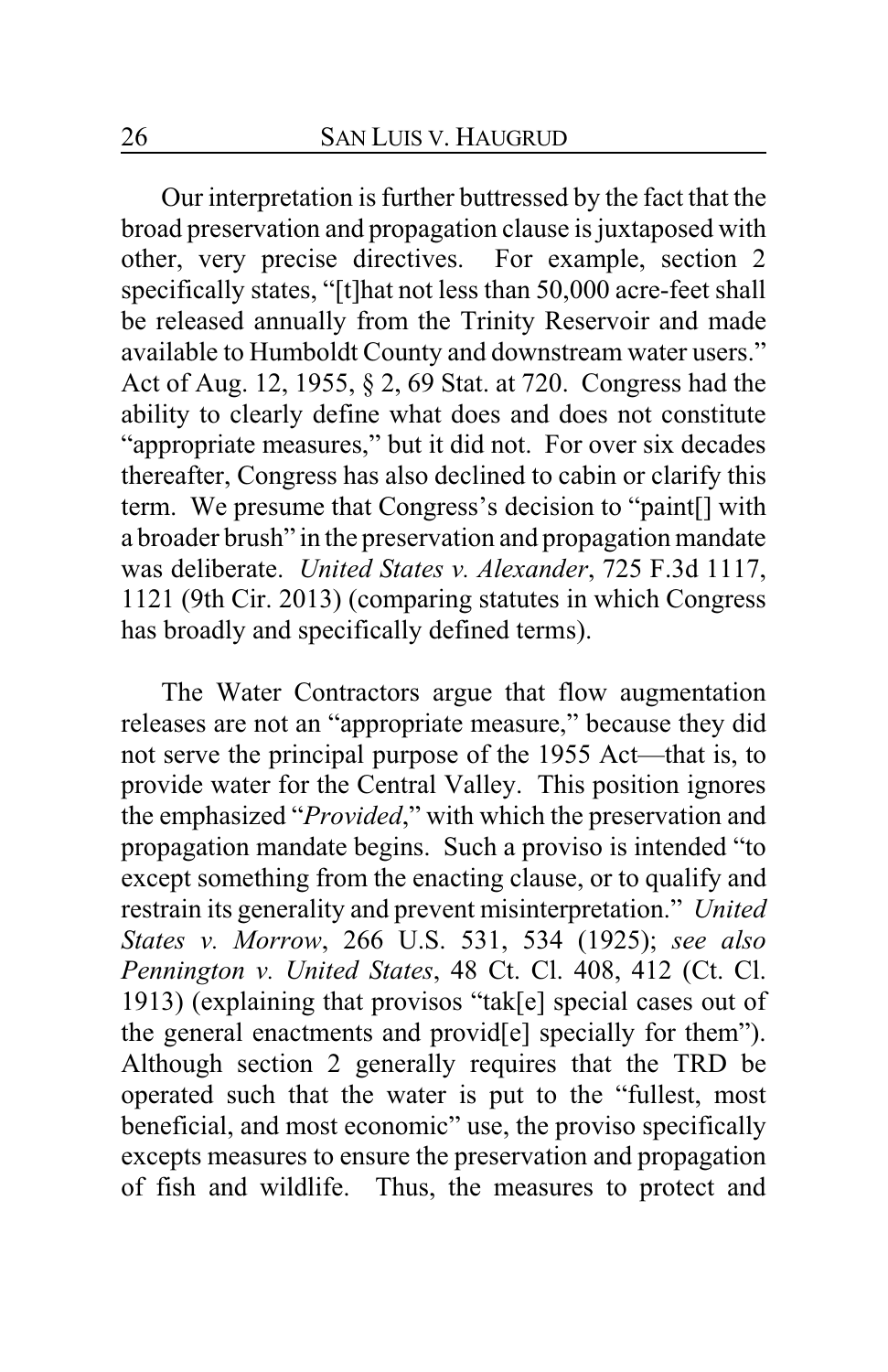preserve wildlife need not harmonize with the 1955 Act's principal purpose.

The Water Contractors next argue that CVPIA section 3406(b)(23), and the 2000 ROD implementing its directives, finally and permanently resolved how much water should be released from the Lewiston Dam down the Trinity River.Thus, the Water Contractors argue that the CVPIA repealed or amended the 1955 Act such that "appropriate measures" to protect fish and wildlife can no longer include additional releases of water from the Lewiston Dam.

It is true that, in interpreting the 1955 Act, we must consider the related legislation that Congress subsequently enacted. *See FDA v. Brown & Williamson Tobacco Corp.*, 529 U.S. 120, 143 (2000). But, we conclude that the later legislation and administrative actions identified by the Water Contractors did not limit or repeal the 1955 Act. First, we do not hold that a statute has been repealed by a subsequent act unless Congress's intention is "clear and manifest." *Moyle v. Dir., Office of Workers' Comp. Programs*, 147 F.3d 1116, 1120 (9th Cir. 1998) (emphasis omitted) (quoting *Kee Leasing Co. v. McGahan (In re the Glacier Bay)*, 944 F.2d 577, 581 (9th Cir. 1991)). There is no indication in the 1984 Act or CVPIA section 3406(b)(23) of a "clear and manifest" intention to repeal or amend the 1955 Act.

Second, the general authority granted by the 1955 Act was not repealed or replaced by the 1984 Act or CVPIA section  $3406(b)(23)$ , because these later legislative acts implemented specific programs to address particular problems that had been brought to Congress's attention. The implementation of a specific program does not nullify an agency's pre-existing discretionary authority. Thus, the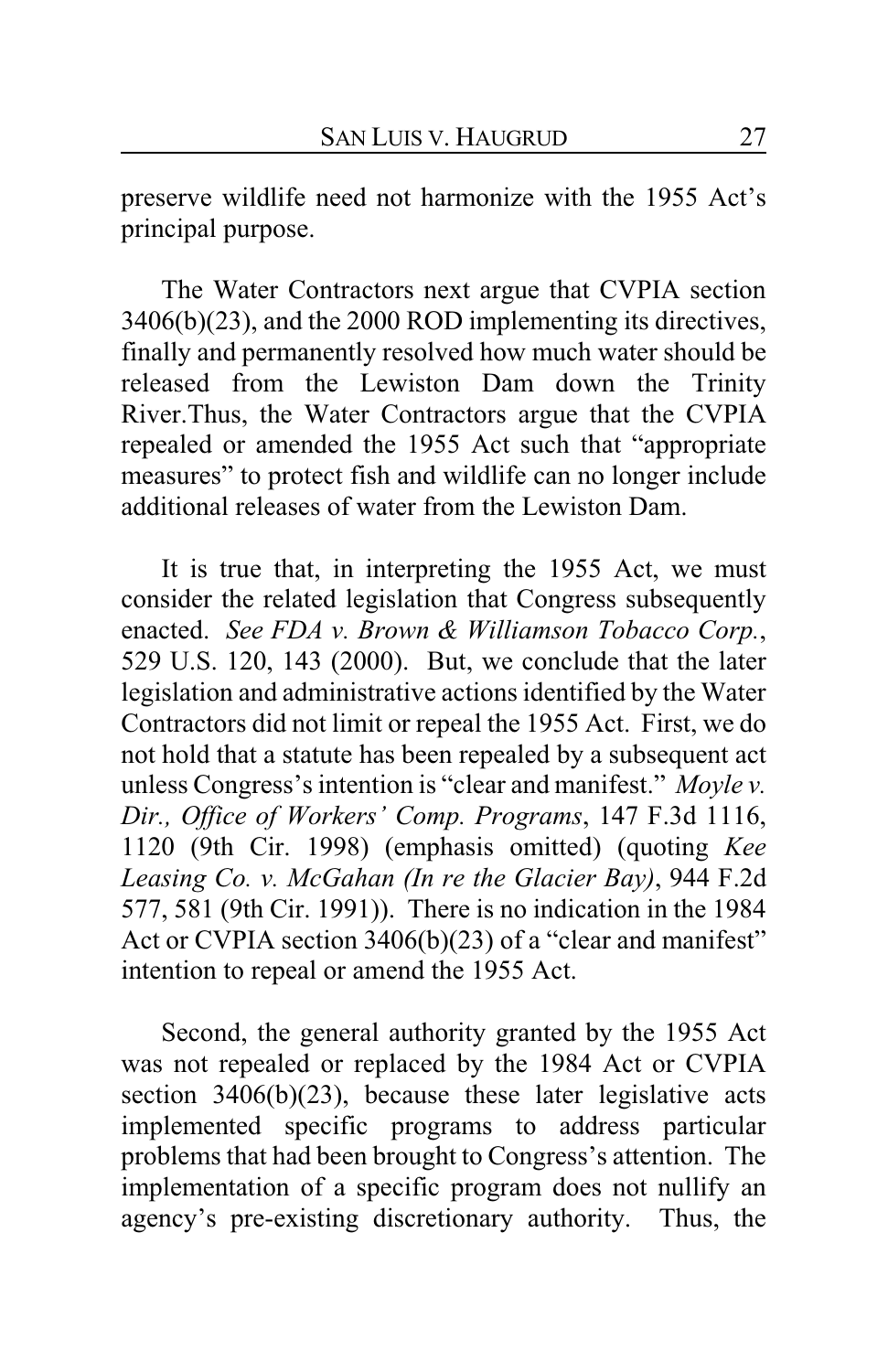implementation of a fish management or restoration program did not abrogate the need to continually protect fish and wildlife in the face of unforeseen harm.

Finally, the Water Contractors argue that the 2013 flow augmentation release would have been permissible if BOR had "purchased additional water to protect Central Valley uses," as BOR did in 2003 and 2004. But this argument is at direct odds with the Water Contractors' position that the 2000 ROD placed an absolute cap on the water that BOR can release down the Trinity River from the Lewiston Dam. In addition, BOR need not protect the economic interests of Central Valley water contractors when it implements measures to preserve the fish and wildlife downstream of the Lewiston Dam.

The broad language of the 1955 Act authorized BOR to implement the 2013 flow augmentation release—an appropriate measure—to protect fish downstream from the Lewiston Dam, which includes the lower Klamath River. Further, subsequent legislation did not clearly alter or limit the expansive scope of the authority granted by the 1955 Act. Thus, BOR acted within its "statutory . . . authority," 5 U.S.C.  $\S$  706(2)(C), and we must reverse the district court on this issue.

# **II. CVPIA § 3406(b)(23)**

We next consider whether the 2013 flow augmentation release violated CVPIA section 3406(b)(23).

Section 3406(b)(23) directed DOI to propose and adopt a permanent water release schedule for the Lewiston Dam. DOI went through the necessary procedural steps section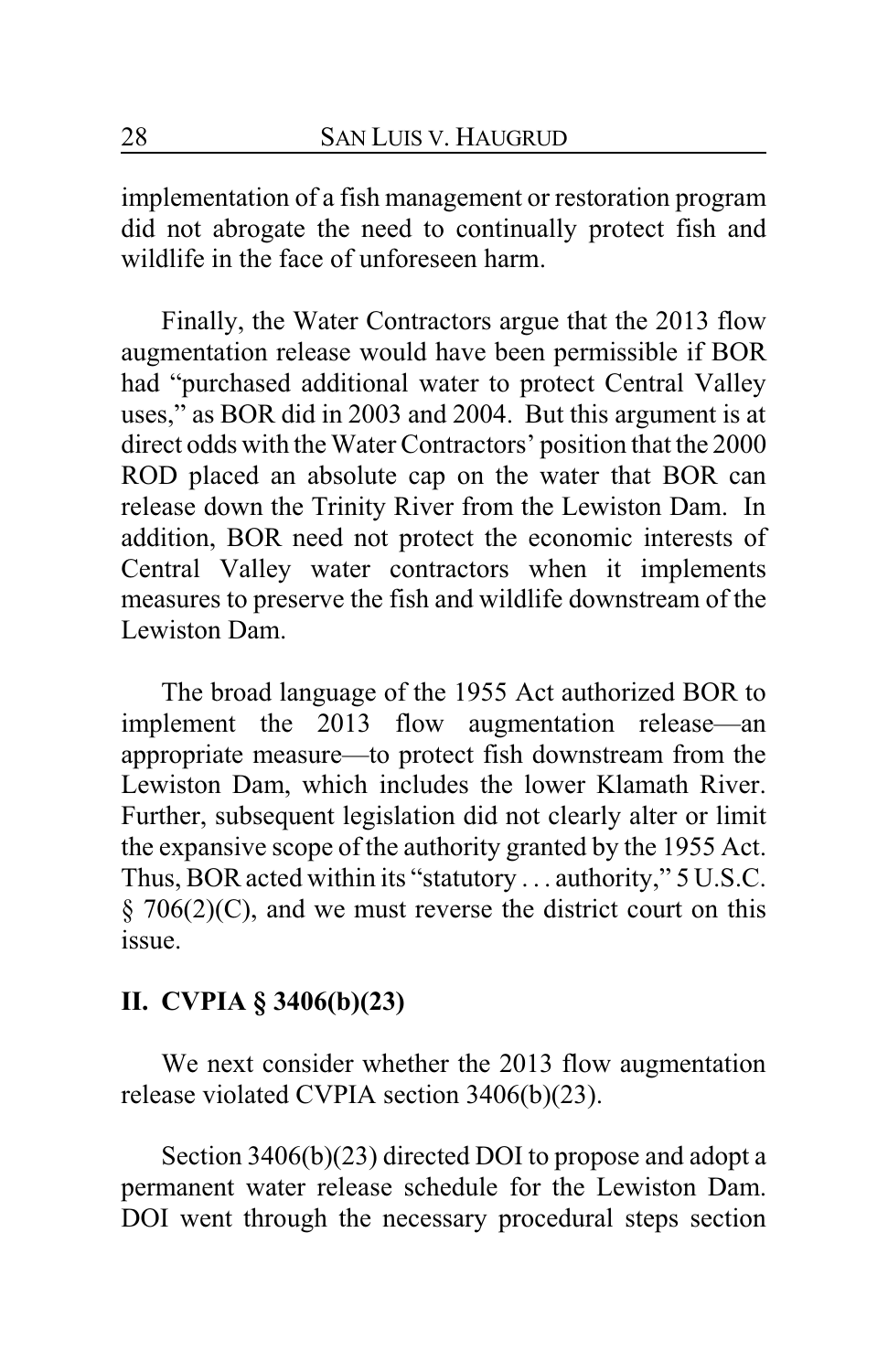3406(b)(23) called for and, in the 2000 ROD, DOI established a permanent water release schedule that accounted for changes in the area's annual hydrology. The parties agree this schedule sets both a minimum and a maximum amount of water that BOR may release under the authority granted by section 3406(b)(23) and the 2000 ROD. The Water Contractors argue that this schedule sets an absolute maximum and that the 2012 and 2013 flow augmentation release impermissibly exceeded this cap.

Again, we start our analysis with the text of the CVPIA. *Gwaltney of Smithfield, Ltd. v. Chesapeake Bay Found., Inc.*, 484 U.S. 49, 56 (1987). The plain language of the statute indicates that Congress intended the permanent water release schedule to serve only the Trinity River. Section 3406(b)(23) makes multiple references to the Trinity River and does not contain any reference to the Klamath River. For example, section 3406(b)(23) established an interim "release of water to the Trinity River of not less than three hundred and forty thousand acre-feet per year," and called for a permanent schedule of "Trinity River instream fishery releases." *Id.*

In addition, the statute provides that the directives of section 3406(b)(23) were meant to "meet Federal trust responsibilities to protect the fishery resources of the Hoopa Valley Tribe, and to meet the fishery restoration goals of the Act of October 24, 1984." Congress's citation to the 1984 Act is significant. The 1984 Act, as originally adopted, called for rehabilitation of fish habitat in the "Trinity River between Lewiston Dam and Weitchpec" and "in tributaries of such river below Lewiston Dam and in the south fork of such river."  $\S$  2(a)(1)(A)–(B), 98 Stat. at 2722. Congress amended the 1984 Act in the 1996 Reauthorization Act, 110 Stat. 1338, which altered the scope of the 1984 Act's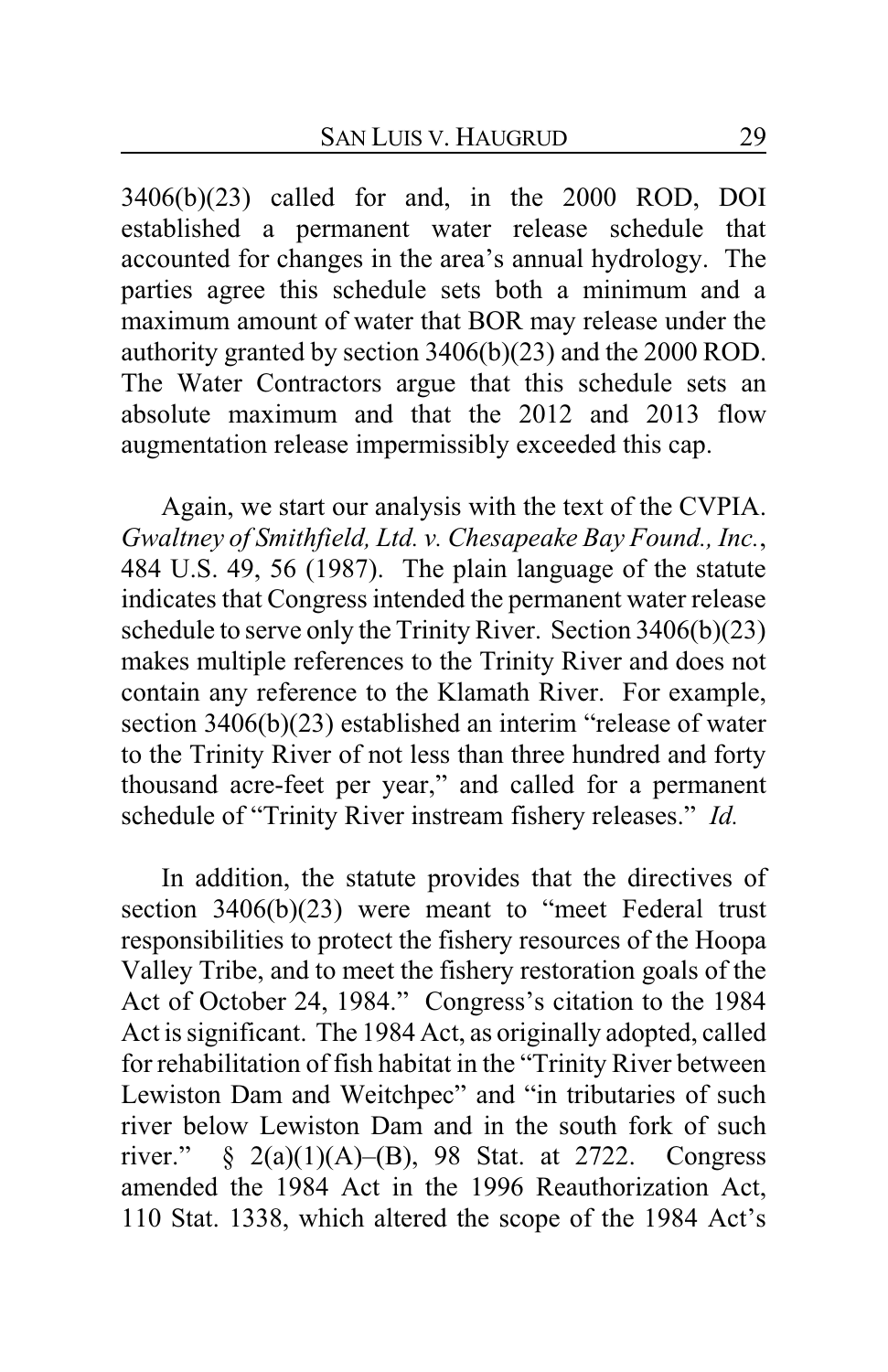rehabilitation mandate to include "the Klamath River downstream of the confluence with the Trinity River," § 3(b), 110 Stat. at 1339. Thus, the 1984 Act originally did not intend to cover "the Klamath River downstream of the confluence with the Trinity River." As the district court found, we conclude the reference to the specific goal of the 1984 Act was a reference to a "limited and particular provision[] of another statute," which does not incorporate subsequent amendments to that statute. *Pearce v. Dir., Office of Workers' Comp. Programs, U.S. Dep't of Labor*, 603 F.2d 763, 767 (9th Cir. 1979) (quoting *Dir., Office of Workers' Comp. Programs, U.S. Dep't of Labor v. Peabody Coal Co.*, 554 F.2d 310, 322 (7th Cir. 1977)) (explaining the difference between a "specific reference" and a "general reference"). Accordingly, the reference to the 1984 Act in the CVPIA (which was enacted in 1992) does not include the 1996 amendment. Section 3406(b)(23) of the CVPIA is thus limited to the Trinity River basin and does not cover the lower Klamath.

We also find significant section 3406(b)(23)'s reference to the Hoopa Valley Tribe—and its exclusion of all other tribes. The Hoopa Valley Reservation is within the Trinity River basin. The Yurok Tribe Reservation lies outside of the Trinity River basin, along the lower Klamath. If Congress intended the directives contained in section 3406(b)(23) to also serve the lower Klamath, it would have also listed the "Federal trust responsibilities" it owes the Yurok Tribe. *See Botosan v. Paul McNally Realty*, 216 F.3d 827, 832 (9th Cir. 2000) ("The incorporation of one statutory provision to the exclusion of another must be presumed intentional under the statutory canon of *expressio unius*.").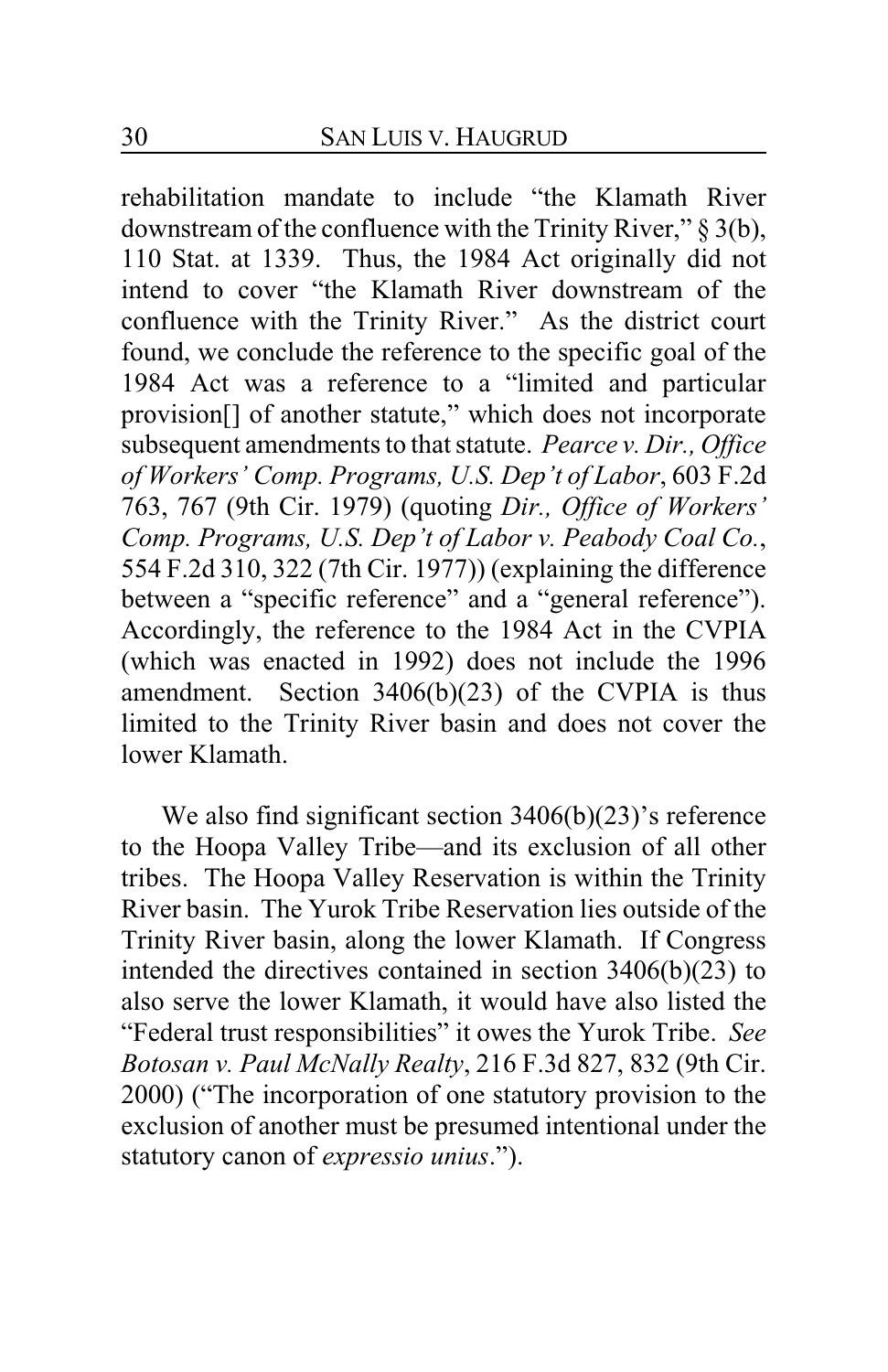Thus, it is clear Congress intended section 3406(b)(23) to be geographically limited to the Trinity River basin. Any water that BOR releases from the Lewiston Dam to aid areas outside of the Trinity River basin is not subject to the permanent water release schedule called for in section 3406(b)(23) and implemented in the 2000 ROD. Because BOR intended to aid the lower Klamath River (and not the Trinity River) in implementing the 2013 flow augmentation release, the release did not violate section 3406(b)(23). Therefore, we must affirm the district court on this issue.

# **III. The Endangered Species Act Claim**

Generally, "[t]o establish Article III standing, a plaintiff must demonstrate that: (1) he suffered an injury in fact that is concrete, particularized, and actual or imminent; (2) the injury is fairly traceable to the challenged conduct; and (3) the injury is likely to be redressed by a favorable court decision." *Nat. Res. Def. Council v. Jewell*, 749 F.3d 776, 782 (9th Cir. 2014) (en banc) (citing *Friends of the Earth, Inc. v. Laidlaw Env't Servs. (TOC), Inc.*, 528 U.S. 167, 168 (2000)). However, this standard is softened when a plaintiff asserts a "violation of 'a procedural right.'" *Id.* at 782–83 (quoting *Lujan v. Defs. of Wildlife*, 504 U.S. 555, 572 n.7 (1992)). "A showing of procedural injury lessens a plaintiff's burden on the last two prongs of the Article III standing inquiry, causation and redressibility." *Salmon Spawning & Recovery All. v. Gutierrez*, 545 F.3d 1220, 1226 (9th Cir. 2008). To establish a procedural "injury in fact, [a plaintiff] must allege . . . that (1) the [agency] violated certain procedural rules; (2) these rules protect [a plaintiff's] concrete interests; and (3) it is reasonably probable that the challenged action will threaten their concrete interests." *Nuclear Info. & Res. Serv. v. Nuclear Regulatory Comm'n*,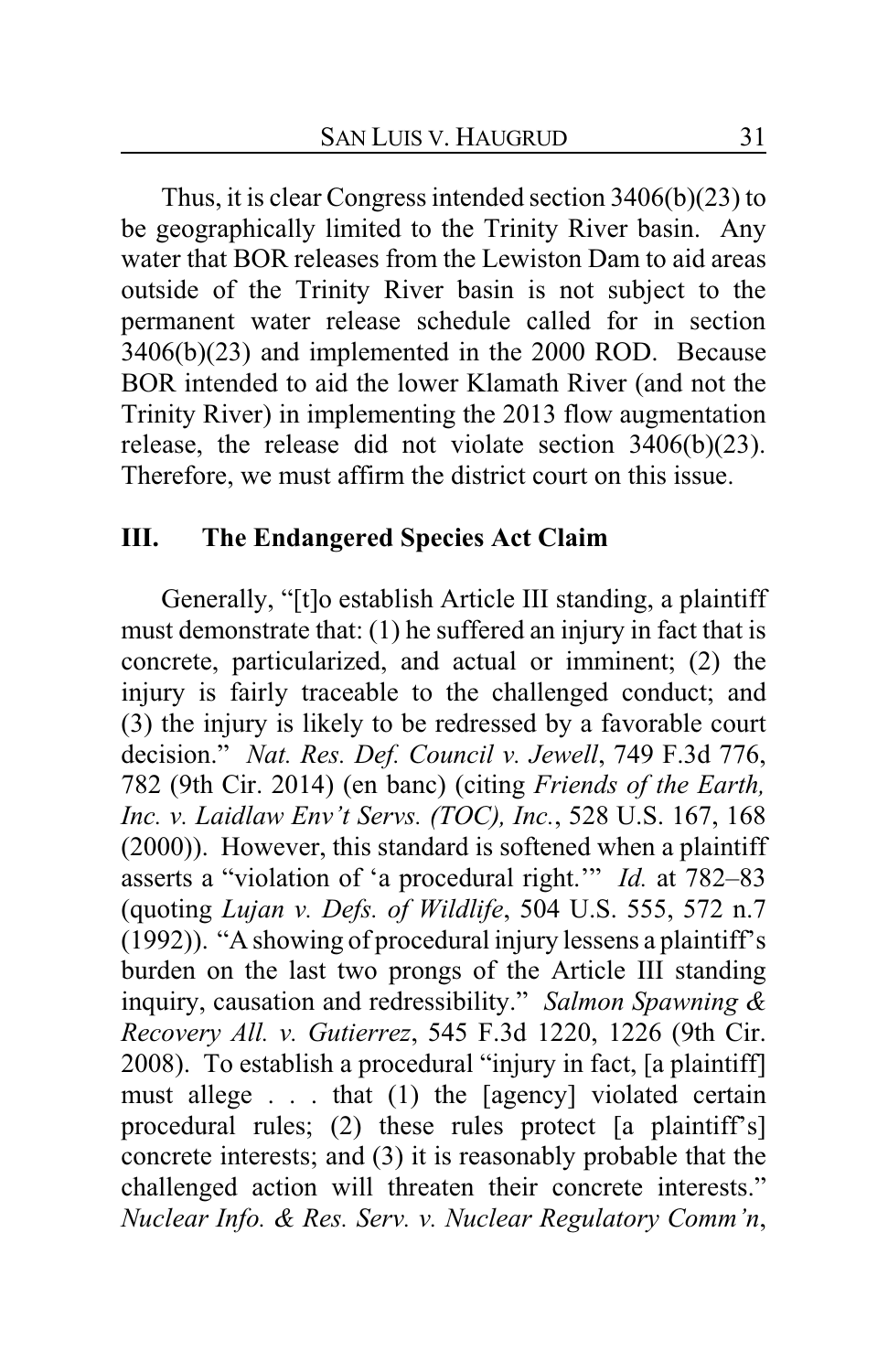457 F.3d 941, 949 (9th Cir. 2006) (quoting *City of Sausalito v. O'Neill*, 386 F.3d 1186, 1197 (9th Cir. 2004)).

The Water Contractors assert that BOR implemented the 2013 flow augmentation release without conducting a formal section 7 consultation for ESA-listed fish species. **<sup>6</sup>** An "alleged violation $\begin{bmatrix} \end{bmatrix}$  of Section  $7(a)(2)$ 's consultation requirement," like theWater Contractors assert, "constitute[s] a procedural injury for standing purposes." *Nat. Res. Def. Council v. Jewell*, 749 F.3d at 783 (citing *Citizens for Better Forestry v. U.S. Dep't of Agric.*, 341 F.3d 961, 971 (9th Cir. 2003)). We focus our analysis on whether the Water Contractors have shown that "it is reasonably probable that the challenged action will threaten their concrete interests." *Nuclear Info. & Res. Serv.*, 457 F.3d at 949.

The Water Contractors generally assert that BOR's failure to conduct a section 7 consultation threatens their concrete economic interest "in ensuring the continued delivery of water to their members." More specifically, the Water Contractors allege that the 2013 flow augmentation release would reduce the total volume of water available to maintain cold water temperatures in the Sacramento River. In support of this assertion, the Water Contractors cite one of their experts that maintains that the reduction of cold water storage "may adversely impact winter-run and/or spring run salmon egg incubation in 2013, and in 2014 if the winter of 2014 does not result in sufficient flows to refill the reservoirs,"

<sup>&</sup>lt;sup>6</sup> "Section 7 imposes on all agencies a duty to consult with either the Fish and Wildlife Service or the [National Oceanic and Atmospheric Administration] Fisheries Service before engaging in any discretionary action that may affect a listed species or critical habitat." *Karuk Tribe of Cal. v. U.S. Forest Serv.*, 681 F.3d 1006, 1020 (9th Cir. 2012) (en banc).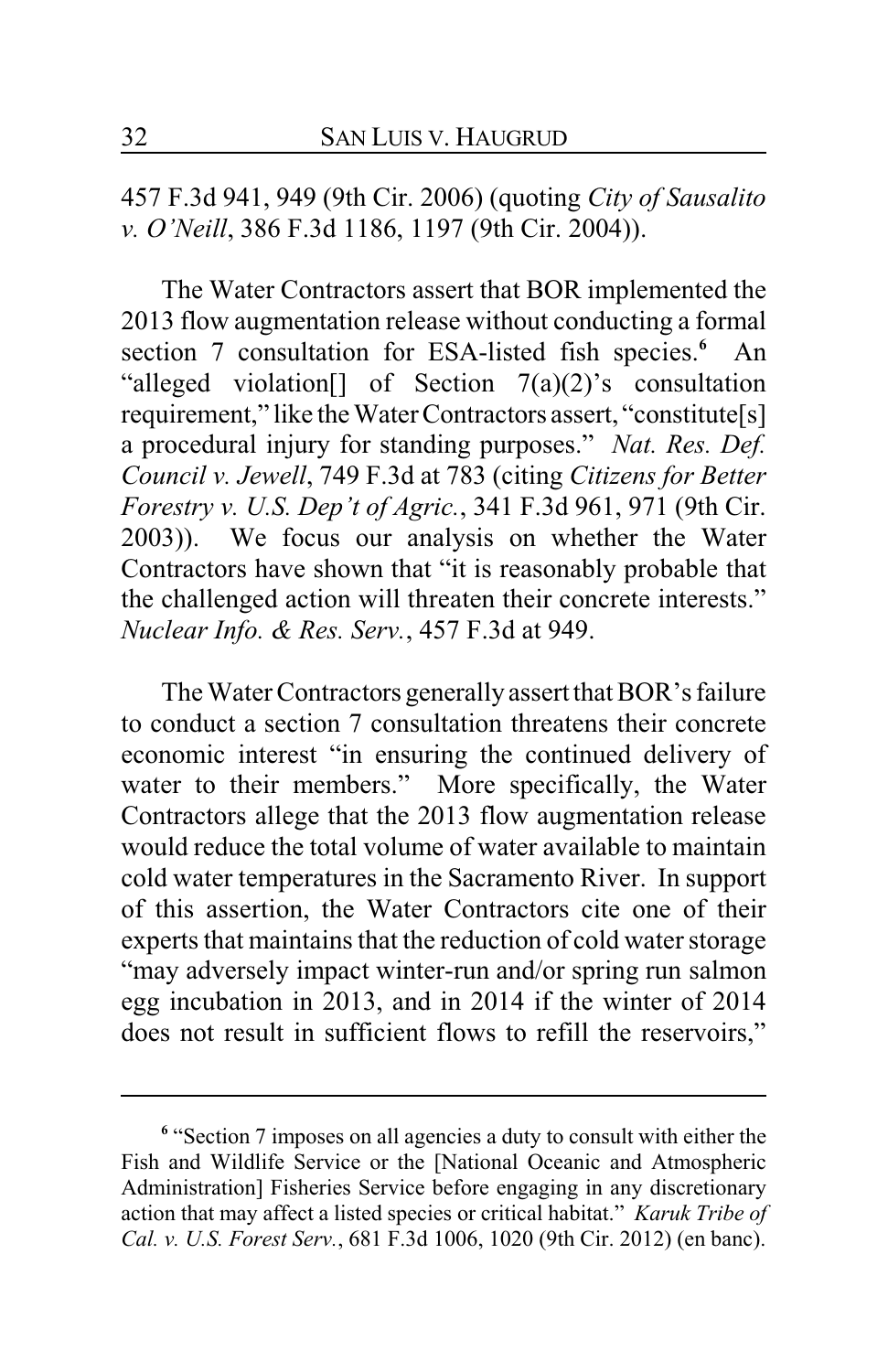because incubating salmonid eggs can be harmed if the water temperatures exceed fifty-six degrees.**<sup>7</sup>** The Water Contractors next assert that, if the salmonid eggs are harmed and the salmonid populations in the Sacramento River shrink, third-party agencies will place more stringent regulations on CVP operations and restrict the amount of water delivered to its members. Finally, the Water Contractors assert such regulations and water restrictions will economically harm them because San Luis's member districts (including Westlands Water District) rely on CVP water to irrigate farms, employ farm workers, and generally maintain their communities.

The Water Contractors' posited series of events that must occur before the economic harm is realized is both too uncertain and too remote to constitute a reasonably probable threat of injury. The Water Contractors have set forth "an attenuated chain of conjecture," *Hall v. Norton*, 266 F.3d 969, 977 (9th Cir. 2001) (quoting *Ecological Rights Found. v. Pac. Lumber Co*., 230 F.3d 1141, 1152 (9th Cir. 2000)), that relies on a series of contingencies in weather and water temperature. Further, the allegation that third-party agencies will eventually impose more regulations on CVP water is speculative at best. The only evidence the Water Contractors offered in support of this assertion is the declaration of Daniel G. Nelson, San Luis & Delta-Mendota Water Authority's Executive Director, who discussed CVP regulations that were

**<sup>7</sup>** The Water Contractors assert that their "ability to deliver water to their members is dependent on the status and recovery of the listed species," which include coho salmon, winter- and spring-run Chinook salmon, Central Valley steelhead, green sturgeon, and Delta Smelt. The Water Contractors' expert refers primarily to "salmonids," which includes "Chinook salmon, Coho salmon and steelhead."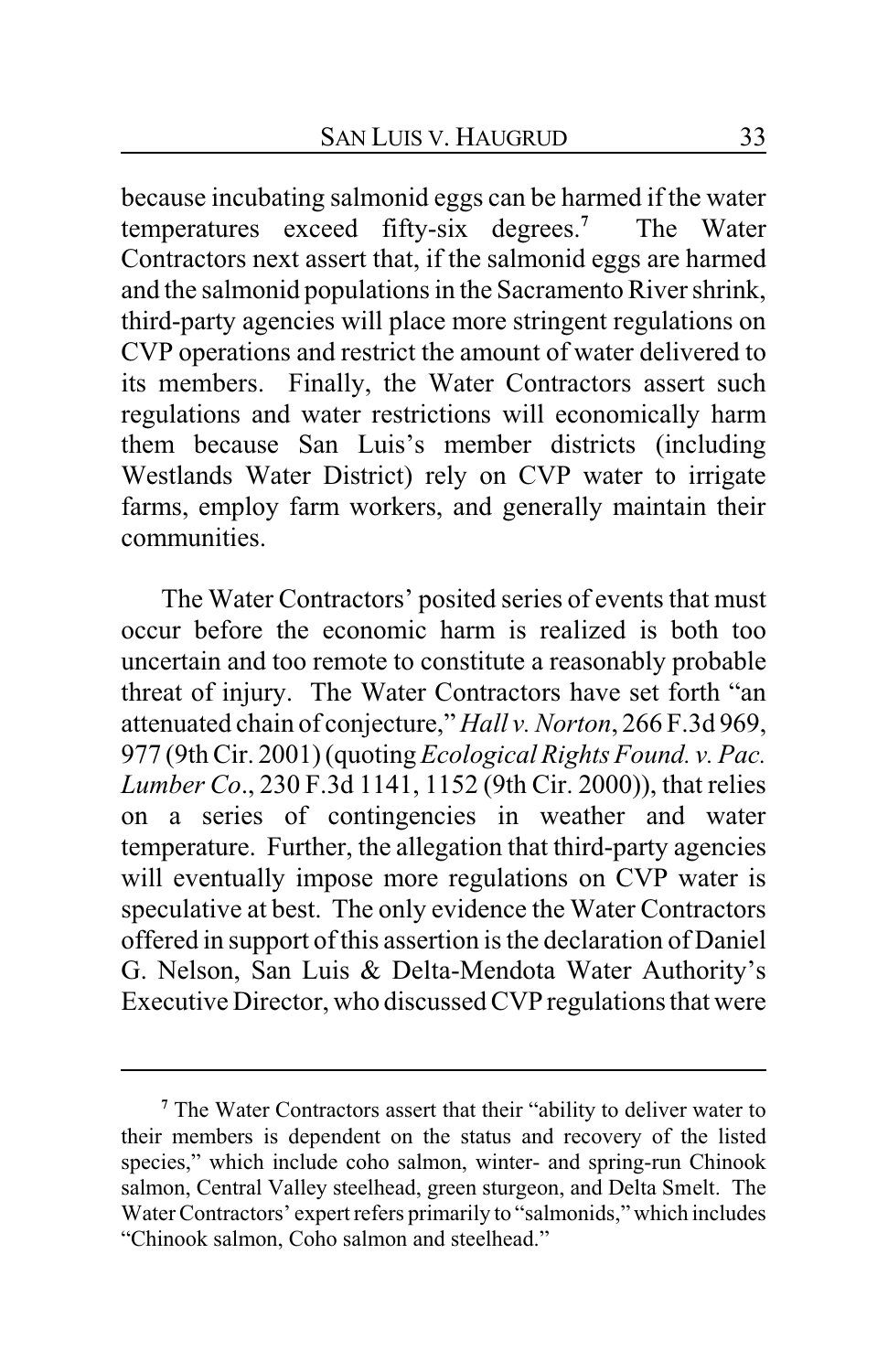put in place in the 1990s. This declaration regarding past regulations is insufficient to show a "credible threat" that third-party agencies will increase regulations on CVP water at some point in the future. *Id.* at 976. The Water Contractors can also only speculate as to what regulations third-party agencies might put in place.

Not only is the alleged threat to the Water Contractors' economic interests not "reasonabl[y] probabl[e]," it is also not "fairly traceable" to BOR's actions, because it "rel[ies] on conjecture about the behavior of other parties." *Id.* at 975, 977 (quoting *Ecological Rights Found.*, 230 F.3d at 1152). The imposition of regulations by an outside agency is an "independent action of some third party not before the court," *Ass'n of Pub. Agency Customers v. Bonneville Power Admin.*, 733 F.3d 939, 950 (9th Cir. 2013) (quoting *Lujan*, 504 U.S. at 560), that "break[s] the causal link" between the flow augmentation release and the Water Contractors' alleged economic harm, *id.* at 953.

The district court found that the Water Contractors lacked standing to bring their ESA claim both because they failed to establish a "reasonable probability of the challenged action's threat to [their] concrete interest," 52 F. Supp. 3d at 1042 (quoting *Hall*, 266 F.3d at 977), and because section 7 was not designed to protect their asserted economic interest. We decline to reach the latter issue. Instead, the Water Contractors have failed to establish standing, because they have not demonstrated a reasonable probability that the alleged failure to conduct a section 7 consultation will threaten their economic interests.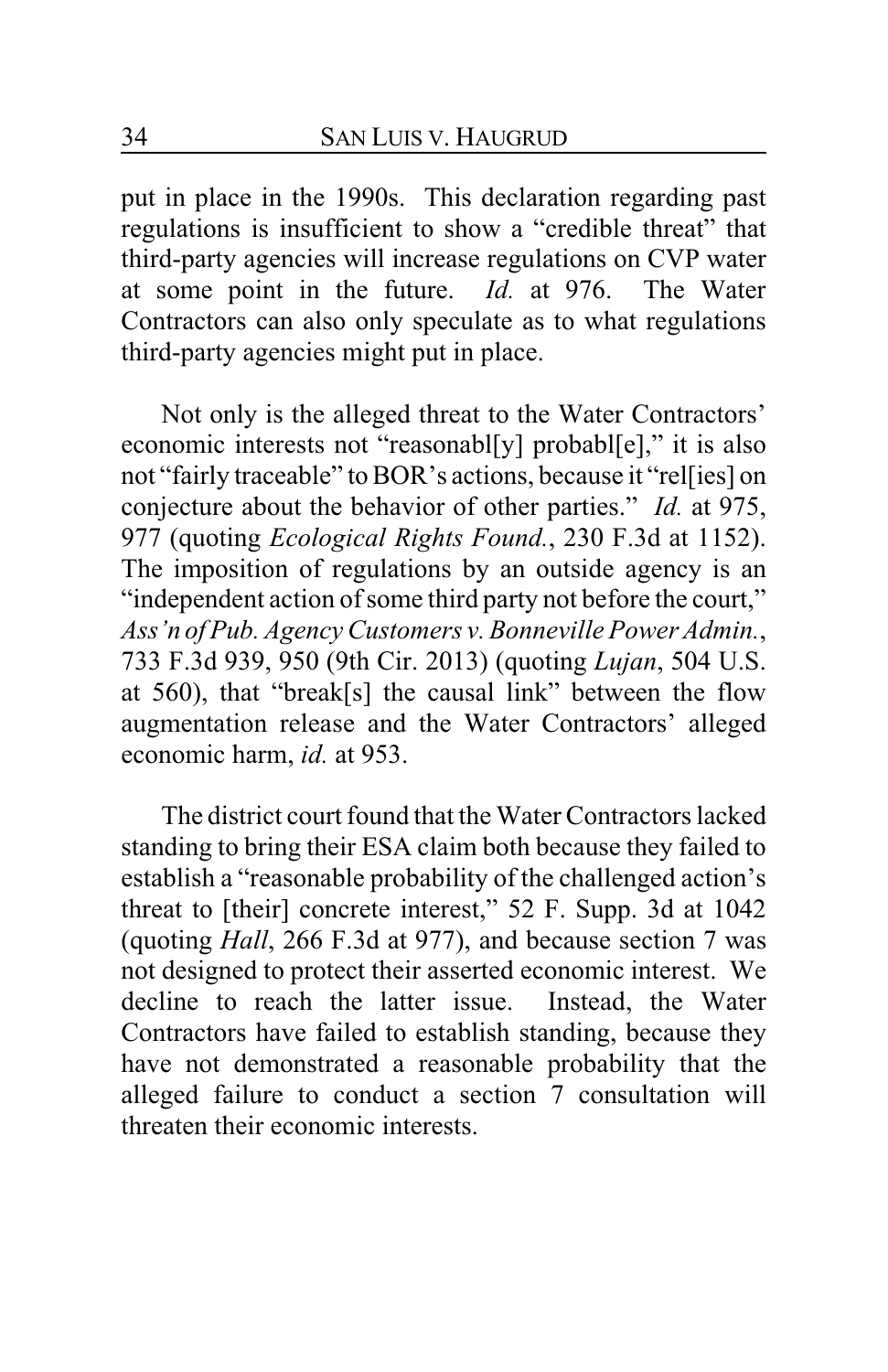# **IV. The Reclamation Act (43 U.S.C. § 383) and CVPIA § 3411(a)**

Finally, we address whether BOR violated the Reclamation Act, 43 U.S.C. § 383, or section 3411(a) of the CVPIA by implementing the 2013 flow augmentation release without first obtaining a modification in its water rights permits.

### *A. The Reclamation Act*

Under the Reclamation Act of 1902, BOR must comply with state water law in "control[ling], appropriat[ing], us[ing], or distribut[ing]" water, 43 U.S.C. § 383; *see also Westlands Water Dist. v. United States*, 337 F.3d 1092, 1101 (9th Cir. 2003), unless the state law is "directly inconsistent with . . . a preemptive federal statute," *Nat. Res. Def. Council v. Houston*, 146 F.3d 1118, 1132 (9th Cir. 1998). California law provides that "[t]he issuance of a permit gives the right to take and use water only to the extent and for the purpose allowed in the permit." Cal. Water Code § 1381. Further, a water rights permit holder may only "change the point of diversion, place of use, or purpose of use from that specified in the . . . permit . . . upon permission of the [State Water Resources Control Board]." *Id.* § 1701.

BOR has several water rights permits it obtained from the state of California in the 1950s to divert water from the Trinity River at Lewiston Dam to the CVP. The Water Contractors argue that BOR did not comply with California law when it implemented the 2013 flow augmentation release, because these water rights permits did not list the lower Klamath River as "an approved place of use," and BOR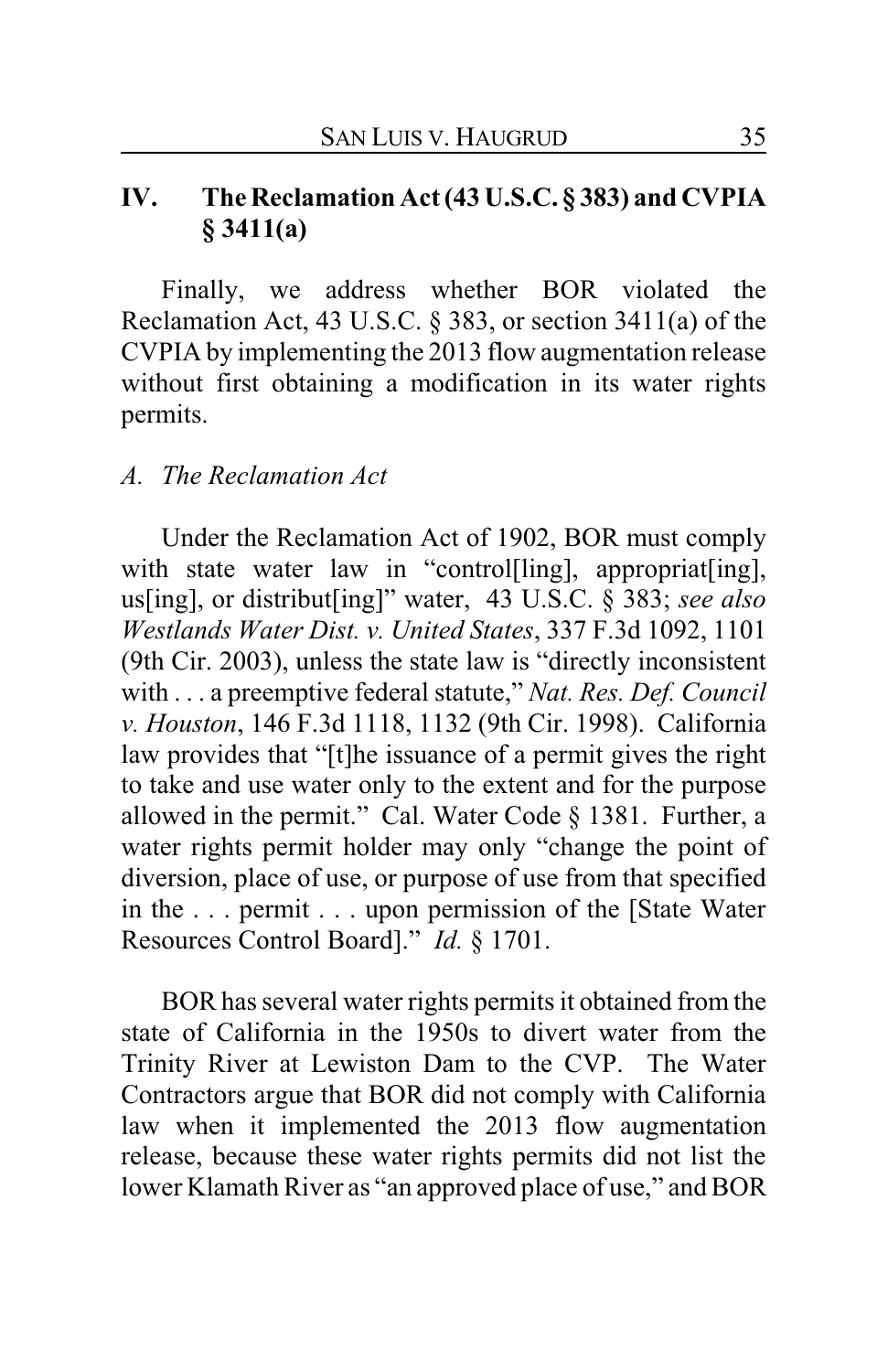did not obtain permission from the State Water Resources Control Board to change the place of use of the permits.

California Fish & Game Code section 5937 creates an exception to the permit change requirement. This code section provides:

> The owner of any dam shall allow sufficient water at all times to pass through a fishway, or in the absence of a fishway, allow sufficient water to pass over, around or through the dam, to keep in good condition any fish that may be planted or exist below the dam.

Cal. Fish & Game Code § 5937. This code section not only allows, but requires BOR to allow sufficient water to pass the Lewiston Dam to maintain the fish below the Dam. The use of the unconditional "shall" indicates that such required releases are not dependent on having a proper water permit. Although the lower Klamath River is many miles downstream of the Lewiston Dam, it is still "below the dam." Therefore, section 5937 permitted BOR to release water from the Lewiston Dam to "keep in good condition" the fish in the lower Klamath River without changing its water rights permits. Significantly, the California Department of Fish and Wildlife has submitted an amicus brief asserting that section 5937 authorized the 2013 flow augmentation release. Accordingly, BOR neither violated California water law nor the Reclamation Act in implementing the 2013 flow augmentation release.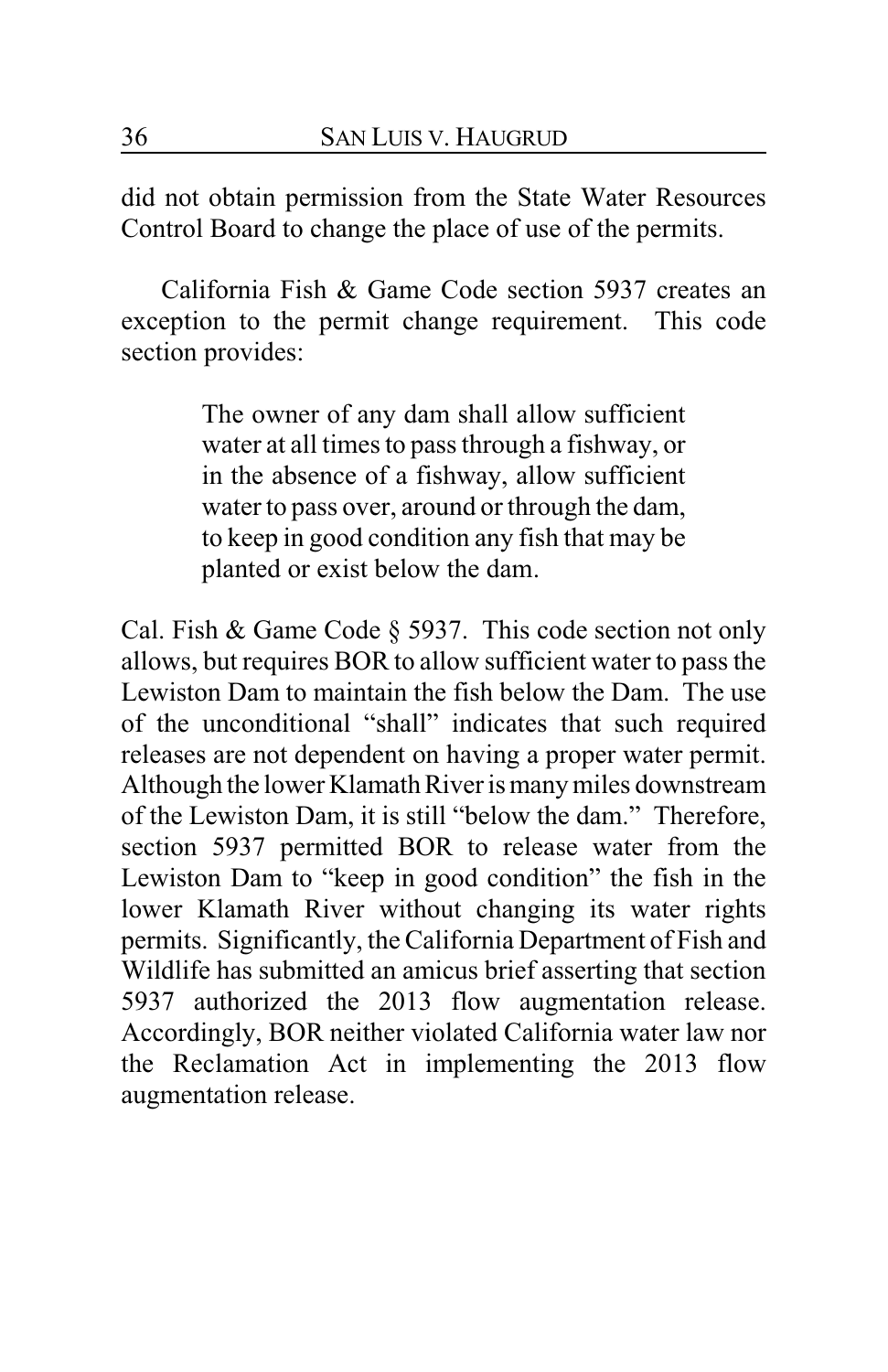*B. CVPIA § 3411(a).*

Section 3411(a) of the CVPIA provides:

[T]he Secretary shall, prior to the reallocation of water from any purpose of use or place of use specified within applicable Central Valley Project water rights permits and licenses to a purpose of use or place of use not specified within said permits or licenses, obtain a modification in those permits and licenses, in a manner consistent with the provisions of applicable State law, to allow such change in purpose of use or place of use.

The Water Contractors assert that BOR violated this provision because it failed to obtain permission fromthe State Water Resources Control Board to modify its water permits before implementing the 2013 flow augmentation release. The Water Contractors also assert that this section of the CVPIA places a duty on BOR, independent of state law, to obtain a change in the water rights permits.

We have previously concluded that "section 3411(a) restates the requirements of California water law." *Westlands Water Dist. v. Nat. Res. Defense Council*, 43 F.3d 457, 461 (9th Cir. 1994). Indeed, section 3411(a) clearly provides that any modification must be "consistent with the provisions of applicable State law." Accordingly, we reaffirm our holding that section 3411(a) does not impose on BOR a duty to obtain a permit modification that is independent of the duty created by state law. As explained above, California Fish & Game Code section 5937 creates an exception to the general rule that water permit holders must obtain permission to modify